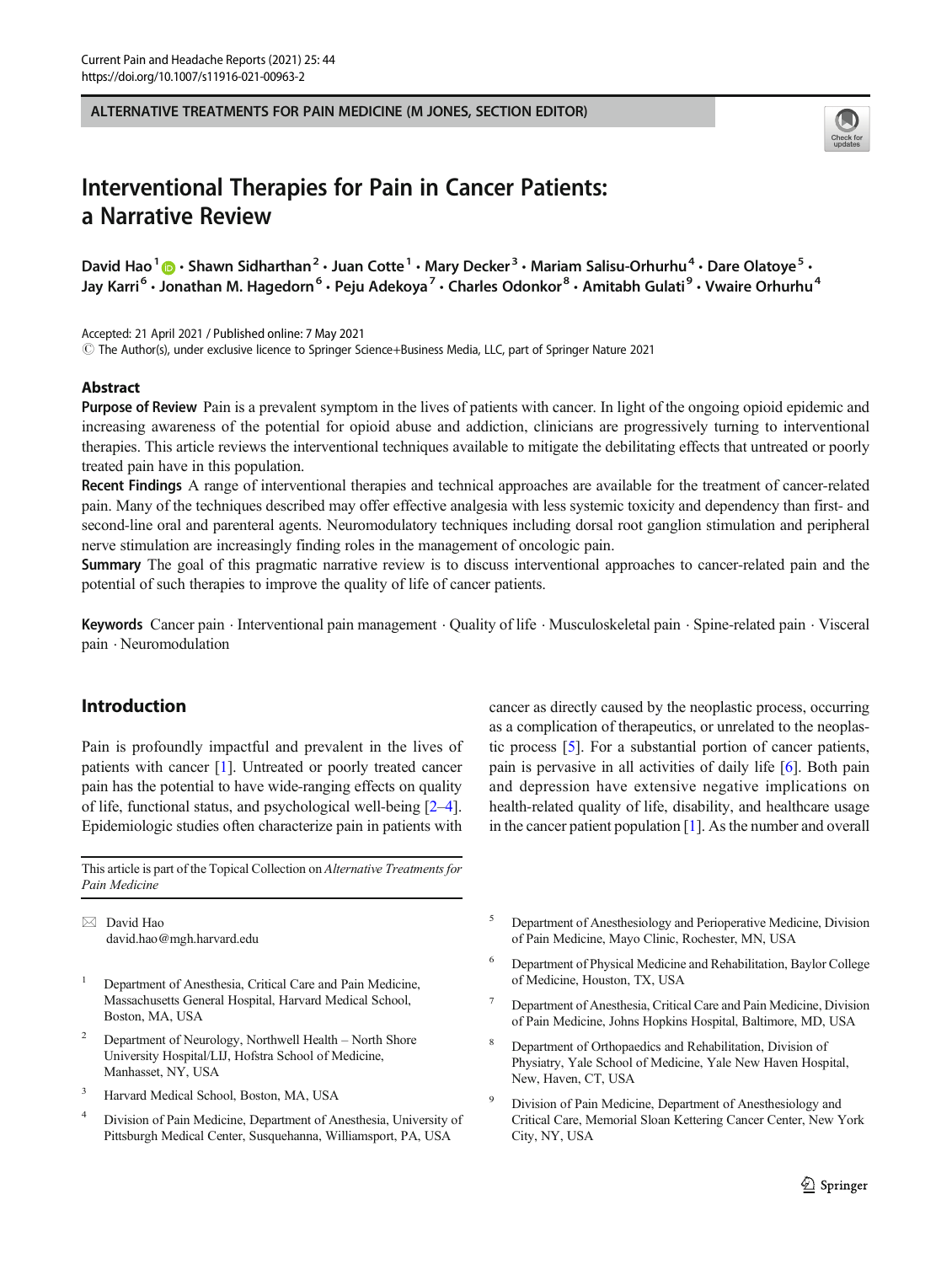life expectancy of cancer survivors continues to increase, persistent pain of any etiology must be targeted with a multidisciplinary approach tailored to individual patient needs.

A systematic review conducted in 2014 reported pain prevalence rates of 39.3% after curative treatment, 55.0% during anticancer treatment, and 66.4% in advanced, metastatic, or terminal disease. What is equally as concerning as the high prevalence of pain is the observation that moderate to severe pain, defined as a numerical rating score greater than 5, was reported in 38.0% of all patients [\[7](#page-12-0)•]. In spite of published guidelines for pain management, cancer pain clearly continues to be undertreated [\[8](#page-12-0), [9\]](#page-12-0). With escalating concerns about the adverse effects of long-term use of systemic opioids, cancer patients with chronic pain are increasingly looking toward physical therapy, psychosocial intervention, complementary and alternative techniques, and interventional procedures [\[10\]](#page-12-0). An array of techniques are available to interventional pain physicians and such approaches have been recognized with inclusion as a fourth step in the World Health Organization analgesic ladder [[11\]](#page-12-0). Interventional approaches to pain management may offer valuable benefits to cancer patients as an integral component to multidisciplinary treatment of cancer pain.

# Interventional Therapies for Musculoskeletal Pain

#### Introduction to Musculoskeletal Cancer Pain

The most common cause of cancer-related pain is somatic pain from bony metastases. In patients with advanced cancer, 60 to 84% report experiencing bone pain described as highly debilitating and detrimental to overall quality of life [[12,](#page-12-0) [13](#page-12-0)•]. The malignancies most commonly associated with bony metastases included cancers of the prostate, lung, breast, and blood. Metastases were most often located in the vertebrae  $(69\%)$ , pelvic bones  $(41\%)$ , long bones  $(25\%)$ , and skull (14%) [[14](#page-12-0)]. Most patients describe experiencing mild to moderate dull aching base pain with intermittent and severe breakthrough pain [\[15](#page-12-0)].

The mechanism of musculoskeletal pain in cancer patients is complex. At a cellular level, pain is derived from a complex interplay between tumor cells, bone cells, inflammatory cells, myocytes, and sensory neurons. A reciprocal interaction exists between metastatic cancer cells and osteoblasts or osteoclasts that incites release of chemical mediators that disrupt native control of bone density [[16](#page-12-0)]. Pain is generated by multiple mechanisms including stimulation of endosteal nerve endings via bony destruction, release of pro-inflammatory mediators, mechanical stretching of periosteum, fractures, and local tissue invasion by tumors [[17\]](#page-12-0). Impingement and infiltration of nearby muscle and fascia may induce local hypersensitivity and myofascial pain syndromes. Pain signals from areas of bone metastasis and hypersensitive myofascial trigger points are communicated by inflammatory and neuropathic pathways and modulated at the level of the tissues, nerves, spinal cord, and brain [[15](#page-12-0), [18\]](#page-12-0). In addition to the direct effect of cancer cells on bone, musculoskeletal pain in cancer patients may also be caused or exacerbated by antineoplastic therapies. About one-third of patients who undergo radiation therapy to bony metastases will experience focal bone pain [[19](#page-12-0)]. Chemotherapeutic agents, cytotoxic compounds, and hormonal modulators have all been associated with development of arthralgias [\[20,](#page-12-0) [21\]](#page-12-0).

As methods of cancer detection improve and therapeutics become more efficacious, more patients will experience and live with cancer-related musculoskeletal pain. Palliative pain control appears to not only improve quality of life but possibly prolong survival [\[22](#page-12-0)]. Radiotherapy and local surgery are mainstays of antineoplastic therapy for bony metastases but also afford the added advantage of symptomatic control via reduction of tumor volume and local tissue infiltration [[15\]](#page-12-0). First- and second-line analgesics include non-steroidal antiinflammatory drugs (NSAIDs), opioids, bisphosphonates, anticonvulsants, corticosteroids, and targeted therapies such as tanezumab and denosumab. In spite of the broad array of therapies, however, patients continue to experience poorly controlled pain and the need for more effective pain management is becoming widely acknowledged [[12\]](#page-12-0). Modalities such as ultrasound, acupuncture, and manual therapy including myofascial release, massage, and trigger point compression have demonstrated benefits in treatment of both metastasisand antineoplastic-related cancer pain [[23](#page-12-0)•, [24,](#page-12-0) [25\]](#page-12-0). Additional techniques available to interventional pain physicians for cancer-related musculoskeletal pain include trigger point and joint injections.

## Intervention: Trigger Point Injections

A trigger point is an area of skeletal muscle with a characteristic referred pattern of pain on palpation. Such areas may exhibit spontaneous electrical activity suggestive of aberrant action potential generation  $[26]$  $[26]$  $[26]$ . Trigger point injections have demonstrated benefits in reduction of focal myofascial musculoskeletal pain in both the non-cancer population and specific subsets of cancer patients [[27](#page-13-0)–[29](#page-13-0)]. Benefits are thought to be mediated by relaxation of local muscle tension, which facilitates improved perfusion, replenishment of adenosine triphosphate (ATP), and removal of metabolic and nociceptive compounds [[30\]](#page-13-0). The most commonly targeted muscles for cancer-related trigger points include the masseter, levator scapulae, gluteus medius, quadratus lumborum, trapezius, sternocleidomastoid, and temporalis muscles [[28,](#page-13-0) [31\]](#page-13-0).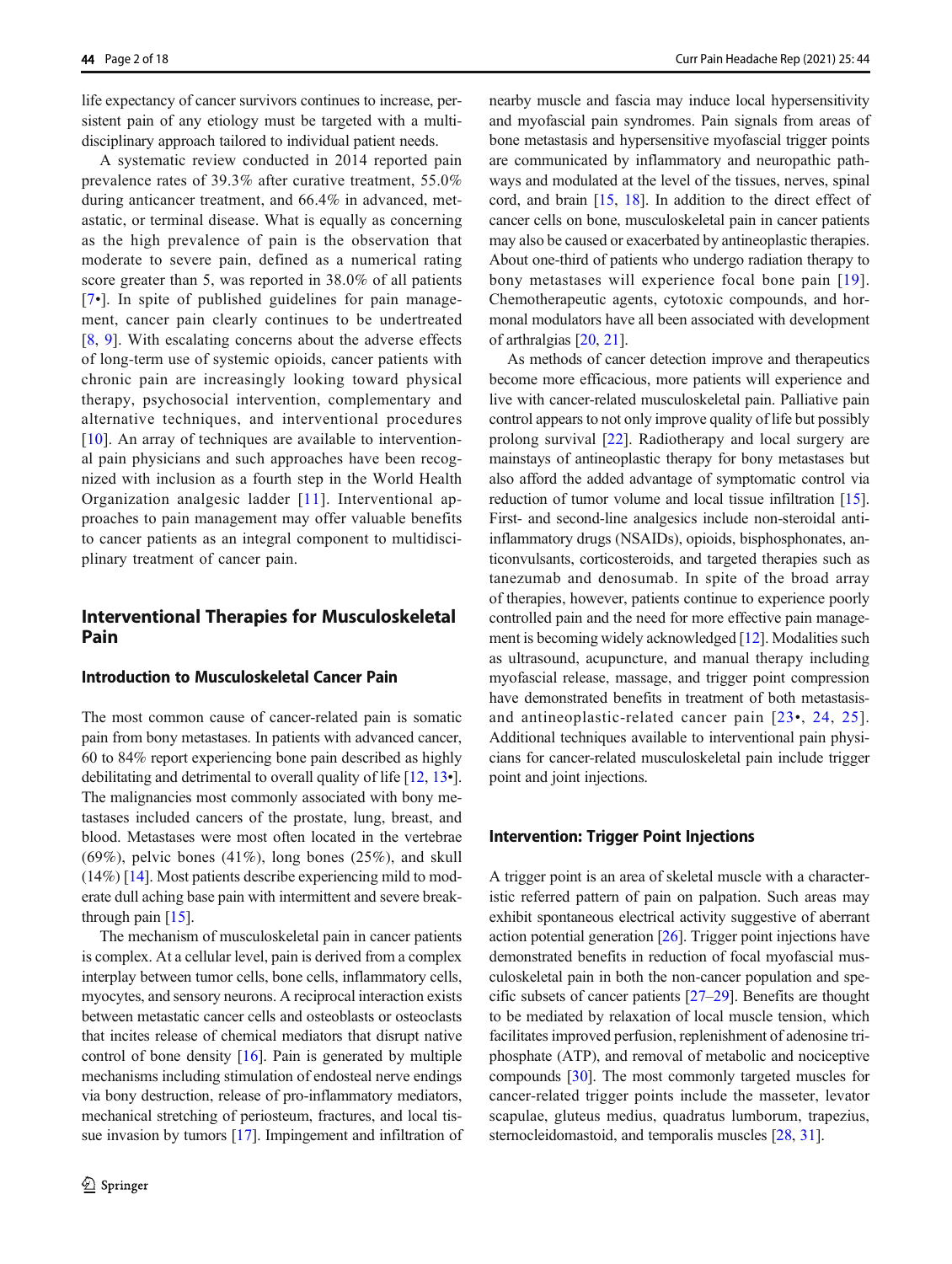The efficacy of trigger points has been explored for management of cancer-related myofascial pain. A study conducted by Lee et al. explored the efficacy of trigger point injections as an adjunct to existing analgesic therapy including opioids, benzodiazepines, steroids, and muscle relaxants. The majority of this cohort of advanced cancer patients, with primarily pulmonary and gastrointestinal neoplasms, experienced significant reductions in pain scores within 3 days of trigger point injections. No patients reported worsened pain or significant adverse effects [[28\]](#page-13-0). A study of postmastectomy patients also observed improvements in pain symptoms in 74% of patients with a single session of ultrasound-guided trigger point injections of the subscapularis and/or pectoralis muscles [\[29](#page-13-0)]. Factors associated with efficacy included fewer overall trigger points and location of trigger points in the neck and upper back versus lower back or hip. Injections also tended to be more effective if the trigger point was directly caused by a neoplastic process or clinically colocalized, in which both a tumor and myofascial trigger point were located at the same site [[27](#page-13-0)].

The procedure is performed by identifying the target trigger point and sterilizing the overlying skin. With the trigger point stabilized between the index finger and thumb, a needle is repeatedly inserted at a 30° angle without complete withdrawal from the muscle belly. In this fashion, dry needling may be performed, or local anesthetic may be injected. Needling may continue until relaxation of the trigger point is palpated [[32\]](#page-13-0). Injections are indicated in patients with identifiable and palpable bands of muscle with referred pain patterns consistent with myofascial trigger points. Absolute contraindications may include active infection at the injection site or local bony defects. Relative contraindications may include severe coagulopathy, allergy to local anesthetics, severe fibromyalgia, and history of keloid formation. Complications are largely limited to local irritation, hematoma formation, allergic reactions, or vascular injury [[32](#page-13-0)].

#### Intervention: Joint Injections

In spite of its prevalence as a therapy in the non-cancer population, joint injections for cancer-related musculoskeletal pain have not been widely evaluated. The efficacy of the technique, however, for joint pain in the setting of arthritis and degenerative or inflammatory disease may hold promise for pain related to neoplastic processes [[33\]](#page-13-0). Joint injections most commonly involve introduction of local anesthetic with or without corticosteroids into the target joint space(s). It is important to note that without more evidence to guide safe practice, joint injections should be applied cautiously to areas of active malignancy. Clinicians may consider targeting joint pain associated with antineoplastic therapies or joints in less proximity to active neoplasm.

Clinical trials have demonstrated the short-term analgesic efficacy of intra-articular injections for patients with knee osteoarthritis, shoulder impingement syndrome, lateral epicondylitis, greater trochanteric pain syndrome, de Quervain's tenosynovitis, and lumbar radiculopathy [\[34](#page-13-0)]. Case reports have described the use of intra-articular corticosteroid injections to the knee in the palliative setting. Fu et al. describes bilateral corticosteroid injection for palliation of osteoarthritis in a patient with end-stage progressive meningioma. In this case, pain was secondary to mechanisms likely unrelated to the primary malignancy but was nonetheless an effective analgesic method [[35](#page-13-0)].

Joint injections are often performed with landmark-based technique in which the patient is positioned to facilitate access to the target joint. With fluoroscopy, the needle is advanced with intermittent fluoroscopic guidance to the relevant joint space. Entry in the joint may be confirmed with injection of 0.3 to 0.5 mL of contrast to outline the joint space. With confirmation of needle placement, the corticosteroid and/or local anesthetic injectate may be introduced to either a tactile end-point, extracapsular escape, or a maximum volume [[36\]](#page-13-0). Absolute contraindications may include systemic or local infection and allergy to injectate components. Relative contraindications may include severe coagulopathy, leukopenia, osteomyelitis, or type II diabetes mellitus with poor glycemic control. Complications may include worsening pain, injury to nerves or surrounding structures, and local or systemic infection [\[37,](#page-13-0) [38\]](#page-13-0).

## Introduction to Spine-Related Pain

Back pain, especially of the lumbar spine, is a common condition in the general population with 70% of adults reporting a history of at least one episode [[39](#page-13-0)]. According to the National Health and Nutrition Examination Survey conducted in 2009–2010, 13.1% of adults in the United States (US) between 20 and 69 years of age reported having chronic lower back pain [\[40\]](#page-13-0). Further data from a report on The State of US Health 1990–2016 observed that lower back pain was the number one contributor to years of life with disability (YLDs) in the US general population and neck pain was listed among the top 10 conditions out of 333 total causes of disability [\[41](#page-13-0)].

Back pain may arise from both spinal and extraspinal structures. Extraspinal structures from which pain may originate typically include paraspinal musculature, fascia, blood vessels, and referred pain from visceral organs. Spinal structures from which pain may originate typically include facet joints, intervertebral disks, vertebral bodies (e.g., compression fractures), and spinal nerve roots (i.e., radiculopathy). Pain may be elicited from the aforementioned structures through multiple mechanisms including degeneration or injury. Pathology of surrounding structures such as neoplasm, inflammation,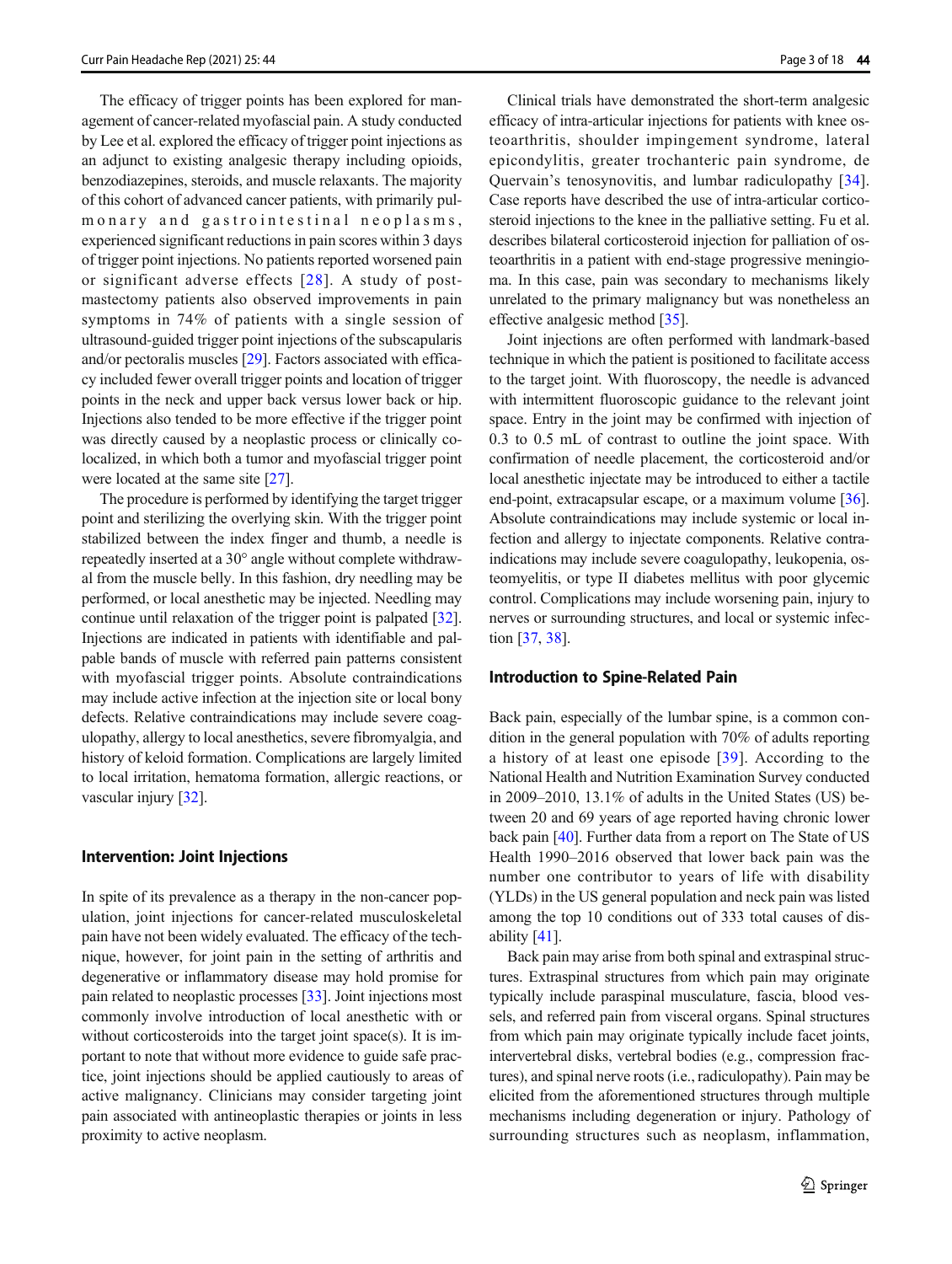hematoma, and abscesses may compress nerve roots or the spinal cord itself. Systemic inflammatory disease can manifest as direct inflammation of spinal and extraspinal structures. And finally, anatomic deformities of the spine such as scoliosis and spondylolisthesis may generate pain depending on the extent of the deformity [\[39\]](#page-13-0).

Though the majority of back pain is not associated with cancer, metastatic cancer is the most common systemic disease that affects the spine and accounts for about 0.7% of lower back pain. The spine is the most common location of osseous metastases and comprises about 68% of cases in which neoplasm metastasizes to bone [[14\]](#page-12-0). Mechanisms of back pain in cancer patients parallel those in non-cancer patients but special attention should be given to conditions such as vertebral compression fractures. Cancer patients are not only at significantly higher risk than the general population for suffering a compression fracture but the fractures tend to be of increased severity [[42\]](#page-13-0). Cancer patients also have an increased rate of bone loss as a consequence of tumor osteolysis, adverse effects of chemoradiation and antineoplastic therapeutics, generalized osteoporosis from chronic steroid administration, and malnutrition [[43\]](#page-13-0). Of note, spinal cord compression and radiculopathy may also be present in up to 20% of patients with metastatic cancer to the spine [\[44](#page-13-0)]. Spinal cord compression manifests as back pain in 95% of patients but may also be associated with weakness, sensory abnormalities, or autonomic dysfunction in at least 50% [[45\]](#page-13-0).

The overall prevalence of spinal metastases observed by microscopic analysis of 832 spines of deceased patients with metastatic cancer was 36.1% [[46\]](#page-13-0). The most common primary malignancies that led to spinal metastases were breast and lung cancer. Metastatic lesions were most common in the thoracic spine, accounting for about 70%, and followed by the lumbosacral spine  $(15-20\%)$  and cervical spine  $(10-$ 15%) [\[47\]](#page-13-0). Anatomically, lesions tended to be located in the vertebral body (80%) or paravertebral space (10–15%) and less commonly, epidural or intradural [[45](#page-13-0)]. The most common primary tumor of the spine is multiple myeloma and it is one of most studied in the context of interventional pain management for spinal lesions [\[48\]](#page-13-0).

Other etiologies of back pain, including sacroiliac (SI) joint arthropathy and facet joint arthropathy, may also be seen in cancer patients. Such conditions may exist as a comorbidity unrelated to the malignancy or arise from or be worsened by neoplastic processes or antineoplastic therapies. Facet arthropathy is a common condition in the general population with 19% of adults between 45 and 64 years exhibiting radiographic evidence of cervical facet arthropathy, a metric that increases to 57% in adults older than 65 years. Lumbar facet arthropathy is equally impressive with 67% of adults between 45 and 64 years of age and 89% of adults over 65 years of age manifesting computed tomography (CT) evidence of lumbar facet arthropathy [\[49\]](#page-13-0). Reports of tumors either metastasizing to or compromising the facet joint itself are uncommon in the published literature [\[50\]](#page-13-0). Chondrosarcoma is a primary tumor derived from cartilaginous elements that may arise in the spine in up to 10% of cases, often affecting posterior elements of the vertebrae including the facet joint [[51\]](#page-13-0).

Sacroiliac joint pain has been observed in up to 25% of the general population with lower back pain and is often secondary to degeneration of the joint, inflammation (i.e., sacroiliitis), or abnormal joint mechanisms and trauma [[52\]](#page-13-0). Metastatic lesions may also cause sacroiliac joint-related pain and mimic sacroiliitis. Though relatively uncommon, case reports of metastatic lesions to the sacroiliac joint have been reported in patients with rectal cancer [[53](#page-13-0)] and Hodgkin's lymphoma [\[54\]](#page-13-0). Primary malignances including epithelioid sarcoma have also been described as a potential etiology of sacroiliac joint pain that mimics sacroiliitis [\[55](#page-13-0)]. At least one case report has described paraneoplastic syndromes mimicking sacroiliac joint pain. In a patient who was initially misdiagnosed with ankylosing spondylitis, tumor-induced osteomalacia was identified as the cause for progressively worsening back pain and disability [\[56\]](#page-13-0).

# Intervention: Medial Branch Blocks and Radiofrequency Ablation

Medial branch blocks (MBBs) and radiofrequency ablation (RFA) are often indicated for patients with chronic back pain of suspected axial etiology. The procedures target the medial branch nerves, which convey nociceptive signals from the facet joint, at the intersection between the superior articular process and transverse process of adjacent vertebrae. In medial branch blocks, the aforementioned target is approached with a 22-G spinal needle under fluoroscopic guidance and local anesthesia and/or corticosteroid is administered. Relief may be short-lived, thus making the procedure more diagnostic than therapeutic [\[57\]](#page-13-0). A positive response to a MBB, often defined as more than 50% pain relief, tends to be a predictor of positive response to medial branch nerve neurolysis via RFA [\[58](#page-13-0)]. Despite widespread use of medial branch neurolysis with RFA for non-cancer chronic back pain, literature on the use of MBB and RFA neurolysis in cancer pain is lacking but may be of value to cancer patients with facetogenic or non-radicular back pain [[57](#page-13-0)].

The use of ablation techniques, including RFA, that directly target the tumor itself is increasingly popular for cancer pain relief. Ablation may be used to decrease the inflammation associated with neoplasm to decompress adjacent structures or target structures conveying nociceptive signals for neurolysis [[57](#page-13-0)]. Depending on the location of the tumor, various ablation techniques have demonstrated pain relief in primary and metastatic tumors of the peripheral skeleton [\[59](#page-13-0)–[62\]](#page-14-0), pelvis [[63\]](#page-14-0), and spine [[64\]](#page-14-0). Though the literature on radiofrequency ablation in cancer patients has centered on the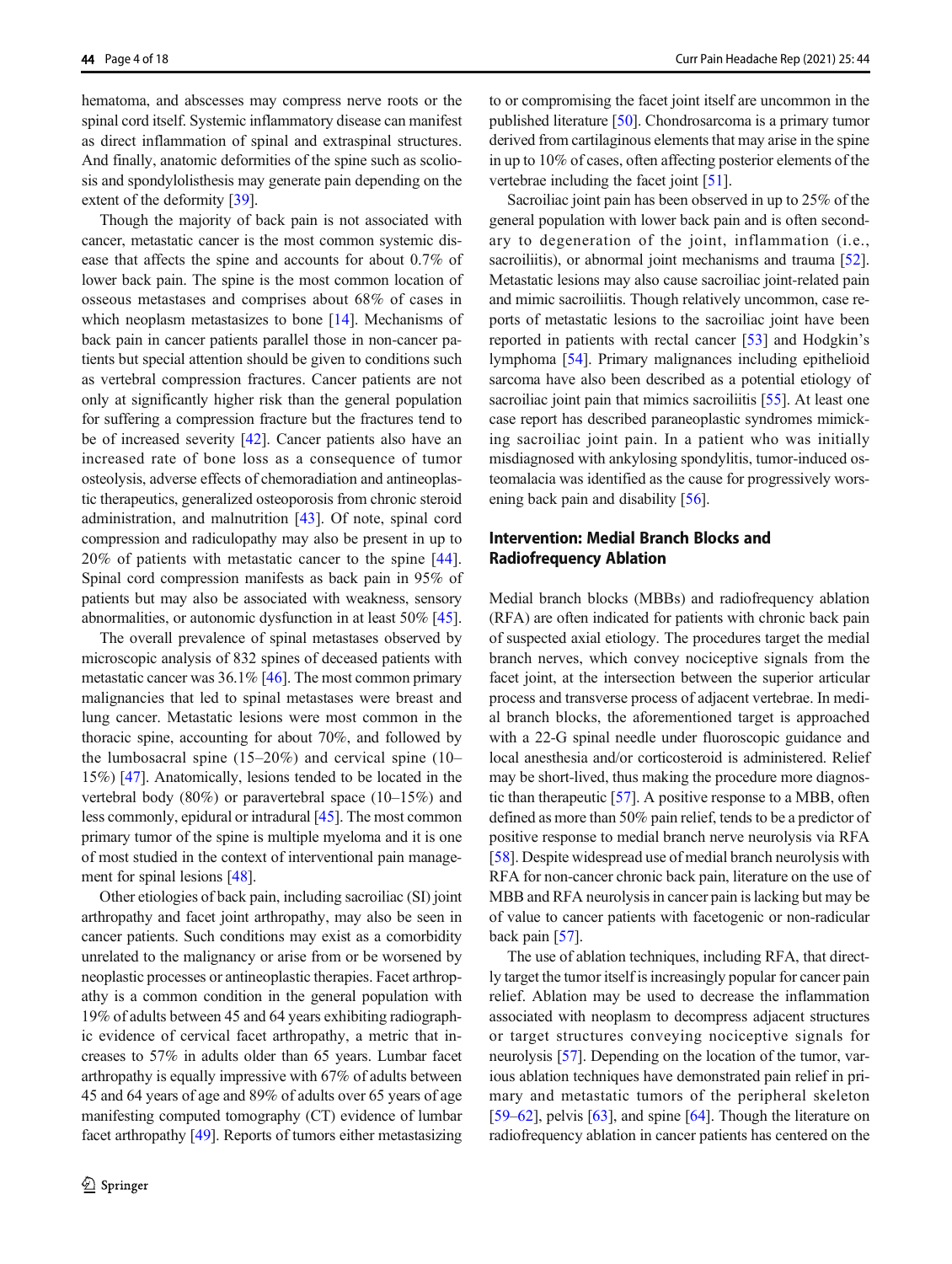use of direct ablation of metastatic lesions, future studies should address the potential benefit of medial branch radiofrequency ablation in patients with spine-related cancer pain.

MBBs and RFA are considered safe procedures with a low incidence of complications. The target anatomy is relatively distant from vital structures in the spine. Complications tend to be associated with inappropriate placement of the needle or sudden needle displacement and injury to neural structures [\[65\]](#page-14-0). In a cohort study of 7500 patients who underwent 43,000 facet joint nerve blocks, the most common complication was intravascular injection of local anesthetic, which occurred in 11.4% of patients, followed by local hematoma in 1.9%. Other complications including vasovagal symptoms, severe bleeding, or significant soreness and nerve root irritation occurred in less than 1% of patients [[66\]](#page-14-0). Fortunately, severe complications are rare but complete denervation of a spinal root with radiofrequency ablation has been reported in a patient who had the procedure performed under general anesthesia [\[65\]](#page-14-0).

## Intervention: Epidural Steroid Injection

Epidural steroid injection (ESI) is the delivery of corticosteroid and/or local anesthetic into the epidural space with the goal of decreasing inflammation and to potentially minimize spinal cord or nerve root compression and irritation. The procedure has demonstrated benefits for short-term pain relief but evidence is conflicting with respect to reducing the need for surgical interventions in patients with radiculopathy or symptoms of spinal cord compression [\[67\]](#page-14-0). The procedure is usually performed under fluoroscopic guidance with one of two approaches: interlaminar or transforaminal. The interlaminar approach is most commonly employed and entails accessing the posterior epidural space between the lamina of adjacent vertebrae. Needle placement is confirmed by loss-ofresistance technique and injection of contrast. The transforaminal approach may be more technically challenging and consists of depositing medication at the level of the existing nerve root through the intervertebral foramen. This approach has been thought to improve spread into the ventral epidural space and possibly facilitate delivery of a higher concentration of steroid to the location of inflammation and compression. No concrete evidence exists demonstrating superiority between approaches with respect to pain relief and overall function [\[68\]](#page-14-0).

Lumbar back pain is the most common indication for ESI. An observational study of 25,479 patients with spine pain reported that 12.6% of patients with pain in the lumbar spine were recommended ESI. Of the patients with cervical and thoracic symptoms, however, ESI was only recommended 3.7% and 1.8% of the time, respectively [\[69\]](#page-14-0). This is potentially explained by the challenges of diagnosing thoracic radiculopathy, as symptoms tend to be limited to the trunk

and not localized to either the upper or lower extremities [\[70](#page-14-0)]. For cervical radiculopathy, extraspinal malignancies including tumors of the thyroid, esophagus, and pharynx should also be ruled out as a potential cause of cervical radiculopathy prior to ESI [[71](#page-14-0)]. Oh et al. published a recent pragmatic review that included 10 patients with spine malignancy who underwent epidural steroid injection. Thoracic ESI appeared to be the most effective, providing at least moderate relief in 100% of the cases, followed by lumbar injections which provided at least moderate relief in 86%. Caudal injections were found to be significantly less effective [[72](#page-14-0)].

Reviewing imaging studies is recommended prior to performing interventional procedures of the spine. This is of particular relevance to cancer patients who may have surrounding neoplasm or associated pathology. Cancer lesions tend to be highly vascularized and, depending the location, may be associated with an increased risk of epidural hematoma with ESI [[73](#page-14-0)]. A theoretical risk also exists of potentially seeding tumor cells into the epidural space. Of the limited published literature, Demaree et al. retrospectively reviewed 80 patients with hematologic malignancies who underwent epidural blood patch for refractory post-dural puncture headache. No patients had subsequent evidence of spread to the central nervous system [\[74\]](#page-14-0). Literature is lacking with respect to other malignancies. Intravascular injection is the most common complication and seen in 4.3% of epidural steroid injections [\[75\]](#page-14-0) and up to 23% of transforaminal injections [\[68\]](#page-14-0). Nerve root irritation is seen in about 1% of epidural steroid injections and 4.65 of transforaminal injections. Local hematoma, vasovagal reaction, dural puncture, and post-dural puncture headache are seen in less than 1% of total cases [[75\]](#page-14-0). Severe complications including epidural hematoma, paraplegia, tetraplegia, and epidural abscess have all been reported in the literature but the frequency is unknown.<sup>65(p20)</sup>

## Intervention: Sacroiliac Joint Injection and Ablation

Sacroiliac (SI) joint injections and radiofrequency ablation have demonstrated efficacy with respect to improving pain and function in patient with SI joint-related pain and sacroiliitis [\[52\]](#page-13-0). Intraarticular SI joint injections may be performed under fluoroscopic or ultrasonic guidance. The most common needle used to access the joint is a 22-G Quincke needle. In the fluoroscopy-guided technique, the C-arm is used to locate the posterior distal third of the SI joint with cephalo-caudal tilt and contralateral oblique angulation to optimize the view. The needle is oriented coaxial to the fluoroscopy beam and advanced into the lower pole of the joint. Correct positioning may be confirmed with contrast. With confirmation of the correct needle position, steroid and/or local anesthetic is injected into the joint. In the ultrasoundguided technique, the probe is oriented transverse to identify the posterior superior iliac spine, lateral border of sacrum, and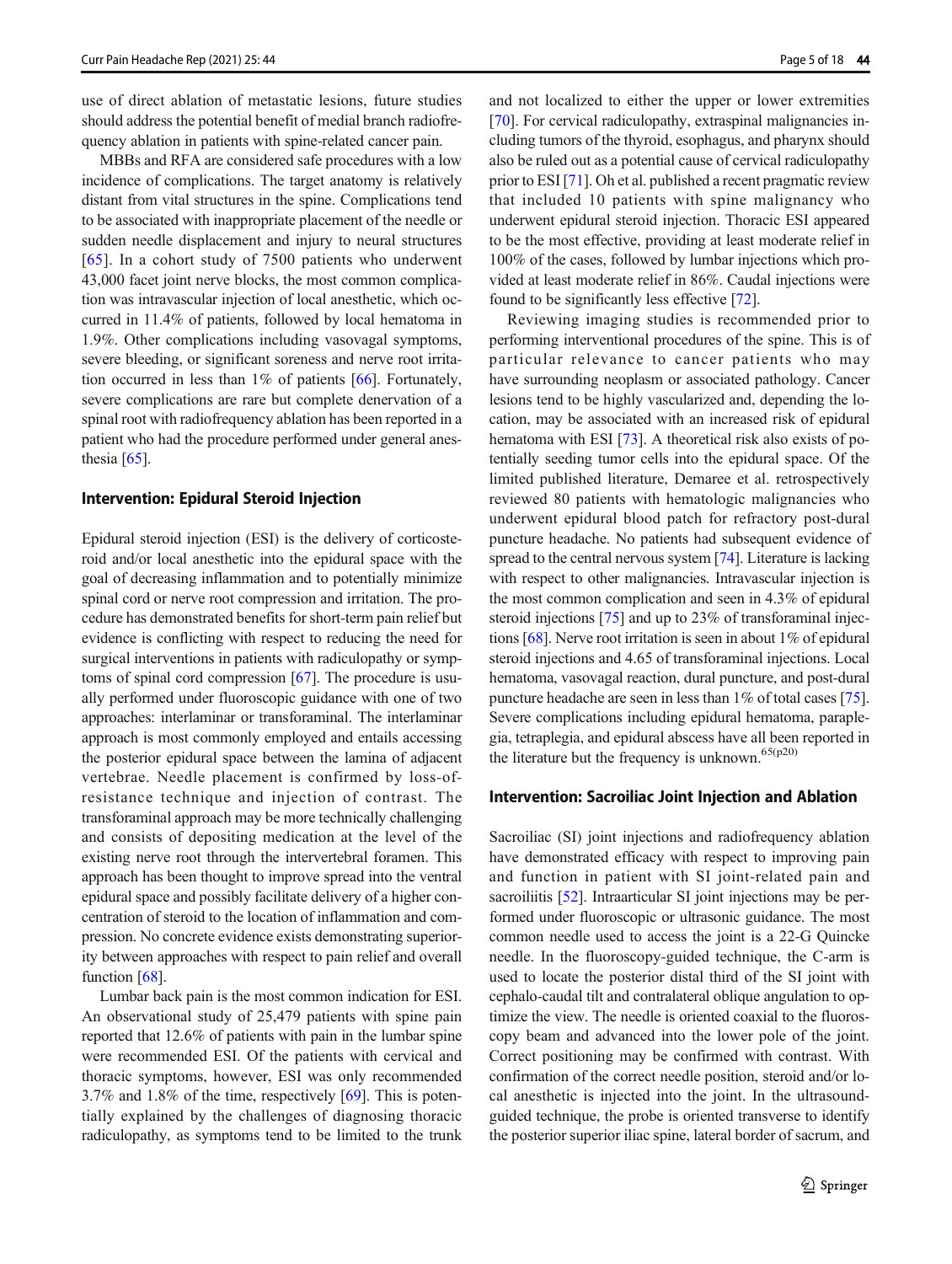ilium. The probe is then advanced caudally to visualize the SI joint. A needle may then be inserted in-plane or out-of-plane into the joint. In a study comparing the fluoroscopy-guided and ultrasound-guided techniques, no significant differences in clinical outcomes were observed but the ultrasound technique was associated with a significantly longer procedure time [[76\]](#page-14-0). Ablation techniques may also be used to address SI joint pain by targeting the joint itself or lateral branch nerves responsible for sensory innervation. Lateral branch nerve radiofrequency ablation appears to be more effective than direct joint ablation. A notable limitation of targeting the lateral branch nerve, however, is that it may not adequately address pain originating from the ventral aspect of the joint [\[52\]](#page-13-0).

SI joint injections have demonstrated efficacy for both pain management in the general population and palliation of pain in cancer patients. Hutson et al. studied 19 patients with sacroiliac tumors who underwent SI intraarticular steroid injections and lateral branch RFA. The intraarticular injection group, consisting of 13 patients, reported mean post-procedural pain reduction at 1 month of 5.1 points on an NRS. The RFA group, consisting of 6 patients, reported pain reduction of 7 points on an NRS. Mean duration of pain relief was 3.7 months and 5.3 months in the intraarticular injection and lateral branch RFA groups, respectively [\[77\]](#page-14-0). Complications of sacroiliac joint injections appear to be relatively rare and may include intravascular injection, local pain at the injection site, bleeding, infection, or epidural spread of medications. The prevalence of specific complications has not been reported in the literature [\[65](#page-14-0)].

#### Intervention: Vertebral Augmentation

Vertebral augmentation is a group of minimally invasive techniques that aim to restore vertebral body height and function, often in the setting of vertebral compression fractures. Under CT guidance, one of two procedures may be performed depending on the degree of deformity. Vertebroplasty involves injection of polymethylmethacrylate (PMMA) cement into the vertebral body to fill in and stabilize the defect, thus possibly reducing symptoms including pain. A needle is inserted into the vertebral body using CT or fluoroscopic guidance, usually through a transpedicular approach. Kyphoplasty is a variation that aims to reduce the height and angle of vertebral kyphosis. Again, a needle is inserted into the vertebral body through a transpedicular approach. A balloon catheter is inserted first to create a cavity into which PMMA cement is subsequently injected [\[48](#page-13-0)]. Experts recommend treating up to 3 adjacent levels in a single session [[48](#page-13-0)].

Vertebral augmentation techniques are indicated for painful vertebral body tumors, symptomatic vertebral angiomas, and painful compression fractures in patients with severe osteoporosis [\[78](#page-14-0)]. Multiple prospective studies and randomized controlled trials have demonstrated efficacy of vertebroplasty or kyphoplasty in controlling pain and improving quality of life in patients with metastatic spinal lesions and multiple myeloma [\[79](#page-14-0)–[81](#page-14-0)]. Cement augmentation and kyphoplasty have also been successfully used to treat patients with vertebral metastases from renal cell carcinoma. Spinal metastases from renal cell carcinoma (RCC) occur in up to 15% of patients with this type of cancer and tend to be very aggressive and resistant to chemoradiation. These lesions may be hypervascular and are commonly associated with pathologic fractures and spinal cord compression. Langdon et al. published two cases of patients with spinal metastases from RCC who were treated with vertebroplasty and kyphoplasty and remained pain free with no signs of spinal cord compression 1 year after the procedure [[82\]](#page-14-0).

Direct CT-guided RFA followed by cement augmentation is a relatively novel approach for the management of pain and disability caused by vertebral body metastasis, which has been shown to be effective in improving pain and quality of life and reducing disability in this population [\[83](#page-14-0)]. In a cohort of 50 patients with vertebral bony metastases, a mean 4-point decrease in numerical rating pain scale 3 months was observed after the procedure. This was accompanied by a statistically significant decrease in the Oswestry Disability Index and a statistically significant increase in the Functional Assessment of Cancer Therapy-Bone Pain questionnaire [[83](#page-14-0)]. Another study explored the safety and effectiveness of vertebroplasty following lumbar decompression and radiofrequency ablation in patients with spinal metastases from lung cancer, showing significant improvements in mean VAS score and quality of life [\[84\]](#page-14-0).

Absolute contraindications include a bleeding diathesis or active infection. Neoplastic lesions with epidural extension should be managed with cautions due to the risk of spinal cord compression from tissue displacement or cement leakage. Neural foramina leakage causing radiculopathy and cement leakage into the venous system causing cement embolism are uncommon complications from vertebral augmentation procedures [\[78](#page-14-0)]. McDonald et al. reported some degree of cement leakage in 19% of patients with multiple myeloma undergoing vertebral augmentation, all of which were asymptomatic [[85](#page-14-0)]. In a longitudinal prospective study by Markmiller et al., the incidence of radiculopathy secondary to cement leakage following kyphoplasty or vertebroplasty was 2.6%, but all patients had resolution of symptoms 6 months post-procedure [\[81\]](#page-14-0).

# Interventional Therapies for Visceral Cancer Pain

## Introduction to Visceral Cancer Pain

Visceral pain is a common and debilitating condition within the cancer population that is estimated to affect approximately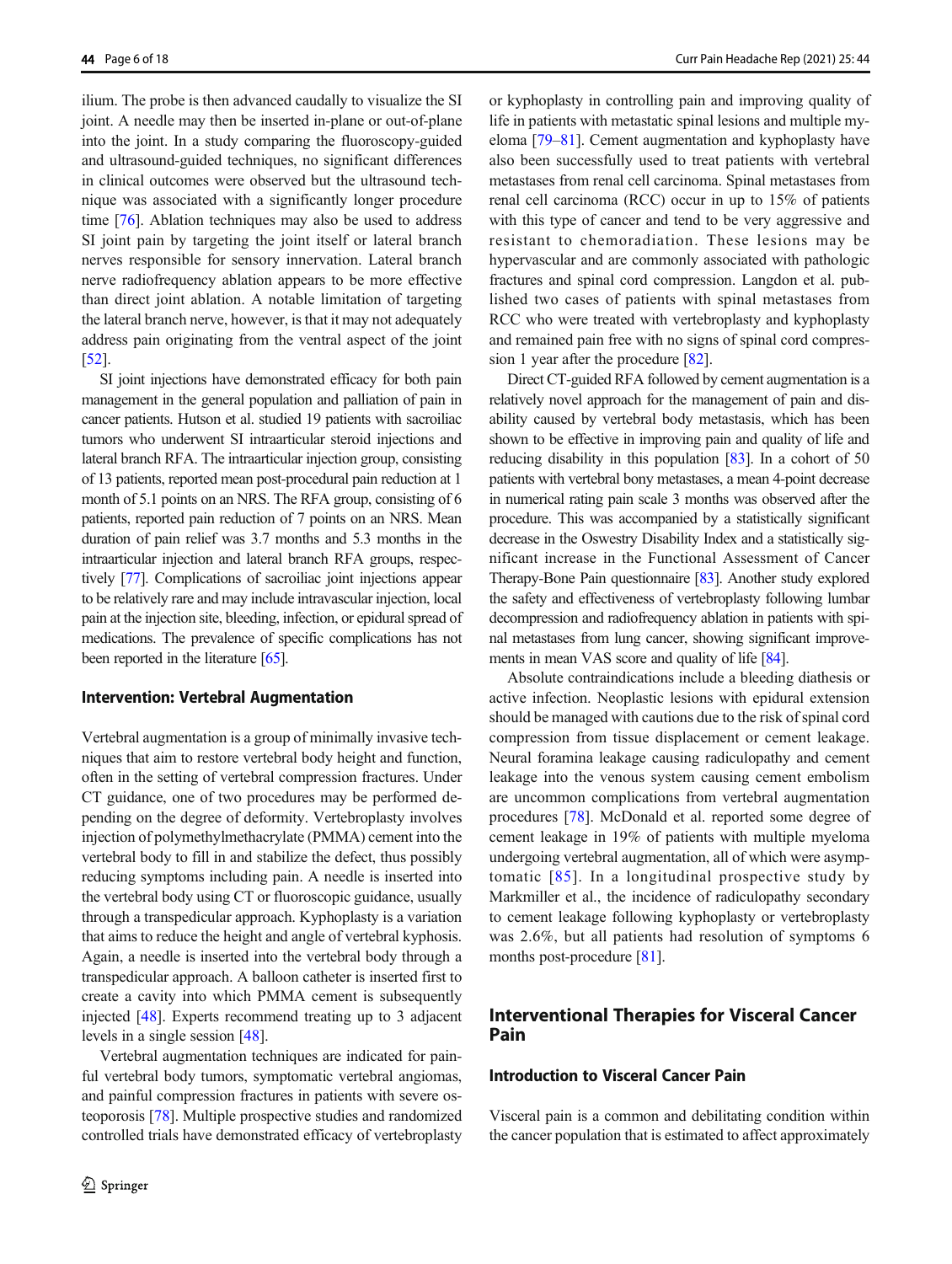70% of patients with advanced disease [\[86\]](#page-14-0). Neoplasms generate visceral pain through numerous mechanisms including chemical release from cancer and immune cells, distension or obstruction of luminal organs, and direct nerve compression or infiltration [[86,](#page-14-0) [87\]](#page-14-0). Often characterized by ill-defined deep, squeezing, or colicky sensations, visceral pain originates from nociceptors within internal organs of the cardiovascular, respiratory, gastrointestinal, and genitourinary systems. Localization is challenging due to the low density of visceral sensory innervation and secondary hyperalgesia caused by referral to parietal somatic structures. Visceral pain is often associated with dysautonomia including pallor, sweating, nausea or vomiting, and cardiovascular perturbations [[87](#page-14-0)]. Mechanisms continue to be poorly understood but are generally thought to involve sensitization of primary sensory afferent innervating visceral organs, dysregulation of descending pathways that modulate spinal nociceptive transmission, and hyperexcitability of spinal ascending neurons that receive synaptic input from the viscera [[88\]](#page-14-0). Recent advances in interventional pain therapies have shown promising results in individuals suffering from visceral pain secondary to cancer pathologies.

## Intervention: Stellate Ganglion Block

The sympathetic stellate ganglion, also called the cervicothoracic ganglion, is a structure formed by the fusion of the inferior cervical ganglion with the superior thoracic sympathetic ganglion. In the majority of the population, it is located anterior to the transverse process of C7 and neck of the first rib, medial to the scalene muscles, and anterolateral to the longus colli muscle. It is delineated from the cervical pleura inferiorly by the suprapleural membrane. The stellate ganglion mediates sympathetic input to the ipsilateral upper extremity, chest, face, and head and is a target for blockade in painful conditions including, most notably, complex regional pain syndrome [\[89\]](#page-14-0).

Numerous techniques for stellate ganglion blocks (SGB) have been demonstrated and published in the literature [\[90](#page-14-0)–[92](#page-14-0)]. Carron and Litwiller originally reported targeting the sympathetic trunk with a modified paratracheal approach using landmark-based technique. The anterior C6 transverse process was identified in a supine patient by palpation of the cricothyroid notch with an index finger and subsequent lateral translation. A 2.5-centimeter (cm) 22- or 23-gauge needle was then advanced medial to the fixed index finger to a depth of approximately 1 cm. A total of 3 milliliters (mL) of 1 to 2% lidocaine without epinephrine was injected. Contrast medium of a similar volume was introduced to confirm adequate spread to the targeted ganglion and fascial plane. Presence of Horner's syndrome, increased skin temperature, and lack of galvanic skin response were suggestive of a successful SGB [[90\]](#page-14-0).

In 1995, Kapral et al. investigated ultrasound-guided imaging alongside landmark-based technique for SGB [[91](#page-14-0)]. Imaging modalities had been increasingly explored due to complications with landmark-based technique including pneumothorax, vertebral artery puncture, and seizures from intravascular injection of local anesthetic [[93](#page-15-0), [94](#page-15-0)]. The landmark-based technique described by Kapral et al. identified the C6 vertebral tubercle by palpation in a supine patient with slight neck extension. With the index and 3rd finger between the carotid artery and trachea, a 3.5-cm 22-gauge needle is inserted until contact with the C6 tubercle. The needle is then withdrawn approximately 1–2 millimeters (mm) before injection of 8 mL of 0.25% bupivacaine. In the same set of patients, the investigators also used ultrasound to map out a field bordered by the carotid artery, trachea, longus colli muscle, and C6 transverse process. A 22-gauge needle is advanced with direct visualization to the C6 transverse process and 5 mL of 0.25% bupivacaine is injected in the area. Ultrasound imaging is able to visualize spread of the local anesthetic depot [[91](#page-14-0)]. Current ultrasound-guidance technique focuses on insertion of the needle laterally to the transverse process of C7 with final positioning above the longus colli muscle between the carotid and prevertebral fascia. Fluoroscopic guidance has also been compared with ultrasound guidance as a technique for SGB. With fluoroscopic technique, bony delineation is improved and allows for facile identification of structures for either the C6 transverse process or C7 anterior paratracheal approach. Use of contrast is an added option with fluoroscopy to confirm appropriate needle placement and to rule out intravascular injection [[92\]](#page-14-0).

Literature on indications for SGB in cancer patient is limited. Sharbel et al. conducted a preliminary study in 2020 evaluating preoperative SGB in lateralized head and neck cancer surgery. A study of 9 participants observed improved early postoperative pain, decreased narcotic requirements, and decreased length-of-stay [[95\]](#page-15-0). Additional trials are necessary to explore the role of SGB in the perioperative setting. With respect to chronic pain, a case in 2016 described application of ultrasound-guided SGB with phenol for unilateral facial pain from orofacial cancer. The patient experienced marked pain relief and improved ability to chew and swallow [[96\]](#page-15-0). SGB has also been evaluated as a promising modality in the context of post-mastectomy pain syndrome related to surgical breast cancer treatment. Of the 50 patients evaluated, 47 observed improved VAS scores, decreased daily narcotic consumption, and decreased allodynia [[97\]](#page-15-0). Thermal and pulsed radiofrequency ablation have also been explored for postmastectomy pain syndrome with promising results. In both groups, pain relief measured by VAS was improved within the first week, in addition to improved quality of life and patient functional capacity [[98](#page-15-0)].

A systematic review of complications associated with SGB identified 260 cases with reported adverse events with 51.5%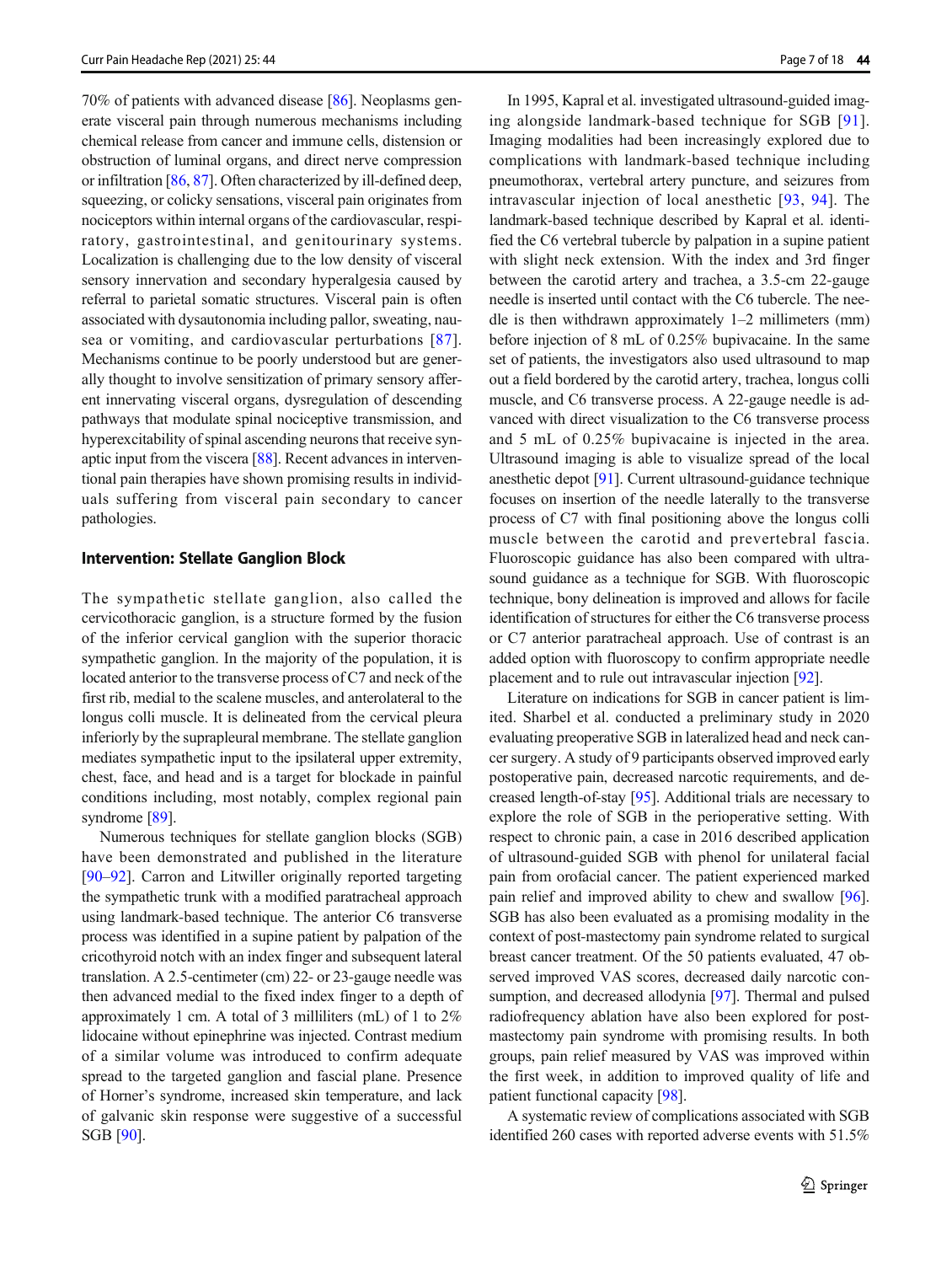of the cases using image guidance. Of the total cases, 64 (24.6%) and 70 (26.9%) reported the use of ultrasound and fluoroscopy guidance, respectively. The most common systemic adverse effects were transient voice hoarseness and light-headedness. One case reported death from massive hematoma and subsequent airway obstruction. Another reported quadriplegia from pyogenic cervical epidural abscess and discitis [\[99\]](#page-15-0). Severe hypertension has also been observed [\[100\]](#page-15-0). The most common local complications include blood aspiration and hematoma formation  $[101-103]$  $[101-103]$  $[101-103]$  $[101-103]$  $[101-103]$ . Given the proximity of the stellate ganglion to additional structures, other adverse effects including brachial plexus blockade, headache, ptosis, and seizures have also been reported [[99\]](#page-15-0).

## Intervention: Celiac Plexus Block and Neurolysis

The celiac plexus is composed of a network of nerve fibers located within the retroperitoneal fat and anterolateral surface of the aorta, epigastrium, crus of the diaphragm, and posterior to the pancreas and stomach [[104](#page-15-0)–[106](#page-15-0)]. It is constructed of paired smaller ganglia most commonly located at the T12, and L1 vertebral levels [[104\]](#page-15-0). The plexus is a target for celiac plexus blocks (CPB) and neurolysis as the plexus transmits afferent fibers responsible for nociception [\[89\]](#page-14-0). A plethora of techniques have been described for both CPBs and neurolysis including posterior para-aortic, anterior para-aortic, transintervertebral disk, and endoscopic approaches. Image guidance with ultrasound, computed tomography (CT), fluoroscopy, and magnetic resonance imaging (MRI) have been explored to improve technical success rates and minimize complications [\[107\]](#page-15-0).

For the posterior para-aortic approach, a patient is positioned prone or supine. A 20 to 24-gauge needle is advanced anteriorly to traverse the diaphragm and enter the antecrural space. The needle is positioned 1 to 2 cm anterolateral to the aorta, between the superior mesenteric artery (SMA) and ce-liac trunk [[106\]](#page-15-0). After confirmation of needle position, a neurolytic agent is injected on either side of the aorta. The most common agents include 20 to 30 mL of 50 to 100% ethanol or 20 to 25 mL of 3 to 20% phenol. Discomfort on neurolysis may be minimized by pre-emptive injection of local anesthetic [\[104\]](#page-15-0).

The anterior para-aortic approach is notable for the need to cross multiple visceral organs including the stomach, liver, and pancreas [\[104\]](#page-15-0). Though image guidance has lower overall complication rates, the approach is generally reserved for patients with contraindications to the posterior approach like altered anatomy or invasive tumors [\[108,](#page-15-0) [109\]](#page-15-0). With the patient positioned supine, a 20 to 24-gauge needle is inserted through the abdominal wall and advanced posteriorly through the retro-pancreatic space. The needle is positioned 1 to 2 cm anterolateral to the aorta, again, between the SMA and celiac trunk [\[106\]](#page-15-0). After confirmation of needle position, 30 to 50 mL of neurolytic agent is injected adjacent to the celiac plexus bilaterally [[104](#page-15-0)].

The posterior trans-aortic approach entails direct puncture and crossing of the aorta with the patient positioned prone [\[107\]](#page-15-0). The needle enters at the L1 vertebral level approximately 4 to 6 cm left of midline and then advanced along a left paravertebral trajectory to meet the posterior aortic wall about 2 cm distal to the L1 transverse process. With additional advancement, the needle processes through the posterior and then anterior walls of the aorta to land in the pre-aortic space. Correct needle positioning is confirmed with a few milliliters of contrast to evaluate for retro-pancreatic spread and negative aspiration. 25 to 30 mL of neurolytic agent is administered [\[110\]](#page-15-0).

The endoscopic approach uses ultrasound guidance and takes advantage of the close proximity of the aorta and celiac plexus to the gastric wall [[111](#page-15-0)]. Endoscopic ultrasound (EUS) affords direct and real-time visualization. The EUS scope is advanced to the level of the celiac artery and rotated clockwise until the celiac artery disappears from view. The celiac plexus is visualized as a small cluster of hypoechoic structures. A fine needle flushed with saline is then advanced through the biopsy channel and enters through the posterior gastric wall to position next to the anterolateral border of the aorta. With negative aspiration, the celiac ganglia are directly injected first with 3 mL of local anesthetic and then 10 ml of 98% alcohol. Neurolytic agents may also be used after a single or double injection at the celiac trunk origin [\[112](#page-15-0), [113\]](#page-15-0).

Finally, the intervertebral CPB approach may be considered if a patient's anatomy precludes performance of the paraaortic approach [[105\]](#page-15-0). With the patient in the prone or lateral decubitus position, a needle is inserted through the T12-L1 or L1-L2 intervertebral disk space at an oblique angle. With CT or fluoroscopic guidance, the needle is advanced into the antecrural space and to the aorta at the level of the celiac axis. With confirmation of correct needle placement, approximately 25 to 30 mL of neurolytic agent is injected in a single or double-step fashion [\[105,](#page-15-0) [114\]](#page-15-0).

CPB and celiac plexus neurolysis have demonstrated efficacy in managing pain related to multiple intra-abdominal conditions including pancreatic cancer [\[115\]](#page-15-0) and related chronic pancreatitis [[111](#page-15-0)–[113](#page-15-0)]. Yondonjamts et al. described additional indications related to stomach, esophageal, colorectal, liver, gallbladder, and bile duct cancer [[116\]](#page-15-0). In a metaanalysis of neurolytic celiac plexus block in 1145 cancer pain patients, partial to complete pain relief was reported in approximately 90% of patients alive at 3 months and in 70% to 90% until death beyond 3 months [\[115\]](#page-15-0). A 2017 study by Cao et al. also demonstrated superior pain control of percutaneous neurolytic celiac plexus blocks, as measured by Numeric Rating Score (NRS) and Karnofsky Performance Status (KPS), compared with traditional medication strategies. A health economics evaluation in the same population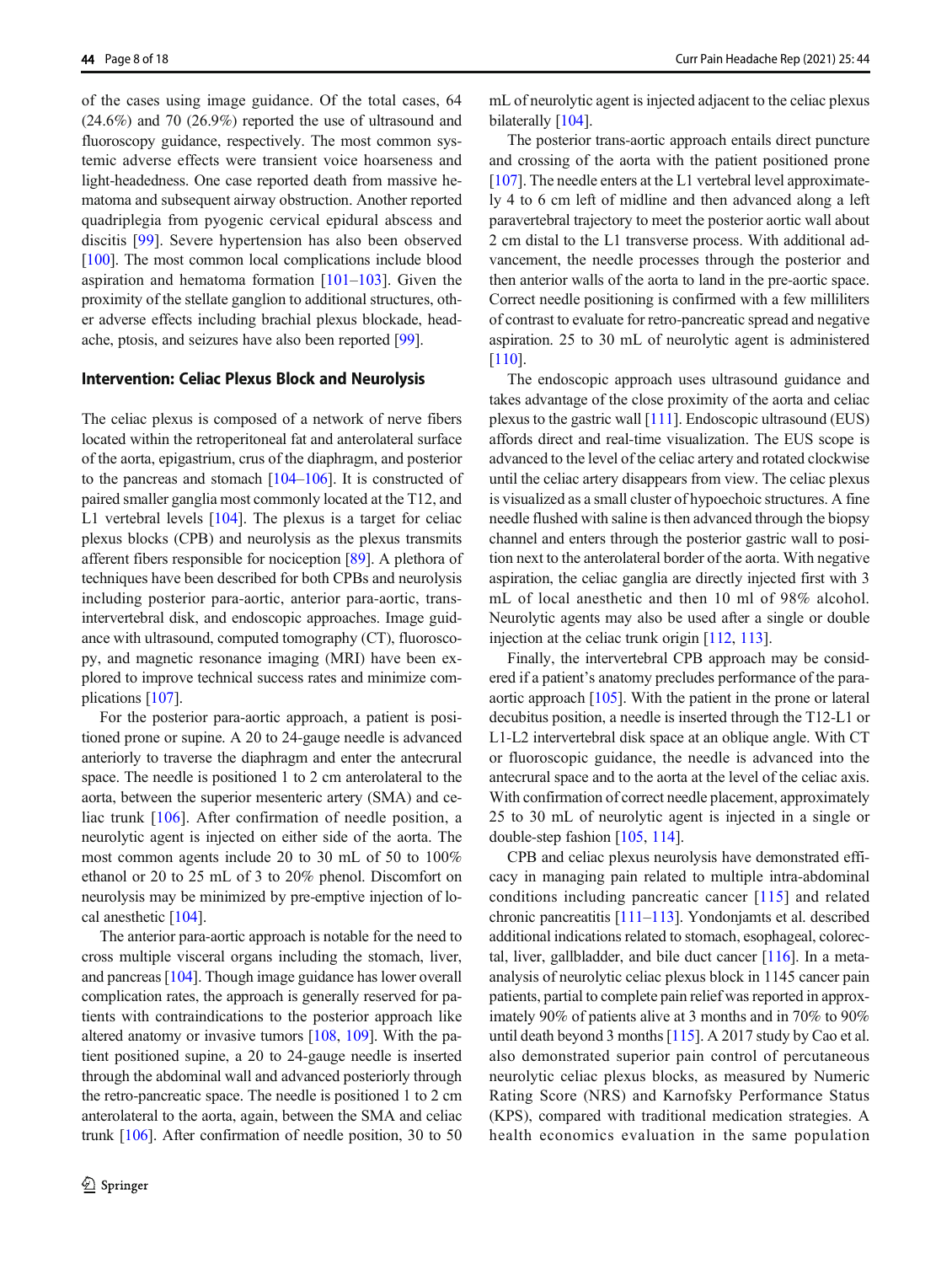demonstrated reduction in medicine-specific costs and total healthcare costs in the neurolysis treatment group [\[117\]](#page-15-0). In general, exclusion criteria have focused on patients with severe heart, liver, or kidney dysfunction. Additional contraindications described include severe coagulopathy, thrombocytopenia, abdominal aortic aneurysm, and active infection [\[118\]](#page-15-0). A unique contraindication described has been patients with bowel obstructions due to the potential for unopposed parasympathetic innervation and possible perforation [\[119\]](#page-15-0).

The most common described adverse effects of CPB or neurolysis include transient local pain [[115\]](#page-15-0). Additional side effects include diarrhea and hypotension, both attributed to unopposed parasympathetic innervation after sympathetic celiac blockade [[115](#page-15-0), [119\]](#page-15-0). Though rare, lower extremity weakness has been reported in the setting of anterior spinal artery injury or vasospasm with subsequent spinal cord ischemia [\[112\]](#page-15-0). Additional rare complications reported include hepatic or splenic infarctions from celiac trunk thrombosis and gastric or small bowel infarctions from celiac artery vasospasm [\[120,](#page-15-0) [121\]](#page-15-0). Advancements in image guidance have decreased the risk of improper needle placement and complications including hematuria from kidney puncture, peritonitis, pneumothorax, and retroperitoneal hematomas [\[119,](#page-15-0) [122\]](#page-15-0).

## Intervention: Ganglion Impar Block

The ganglion impar is a solitary retroperitoneal structure located at the level of and anterior to the sacrococcygeal junction [\[123\]](#page-15-0). Numerous visceral sympathetic afferent nerves that innervate deep pelvic structures including the perineum, distal rectum, anus, distal urethra, vulva, and distal 3rd of the vagina converge at the ganglion impair [\[124](#page-15-0)]. Multiple techniques have been described, with the trans-sacrococcygeal approach being the most common. In a 2015 case series, Ahmed et al. describe the trans-sacrococcygeal approach, originally performed in 1995, with the patient in the prone position [[125\]](#page-15-0). A 22-gauge beveled needle is inserted, under fluoroscopic guidance, to pierce the dorsal sacrococcygeal ligament at the midline. The needle is advanced through the vertebral disk to place the tip anterior to the ventral sacrococcygeal ligament. Needle tip placement is confirmed with injection of contrast dye into the retroperitoneal space and 4 to 6 mL of 8% phenol in saline is subsequently injected [[124\]](#page-15-0).

Additional techniques have been described in a 2013 review on the ganglion impar block [\[126](#page-15-0)]. The anococcygeal approach uses fluoroscopy to guide a 22-gauge needle through the anococcygeal ligament to locate the tip retroperitoneally at the sacrococcygeal junction [[127](#page-16-0)]. The transverse coccygeal approach uses a needle to cross the coccyx through one of the inferior joint spaces in between the coccygeal segments [\[128,](#page-16-0) [129](#page-16-0)]. A similar variation, the inter-coccygeal technique, was also described in which a 22-gauge 2-inch spinal needle is guided under fluoroscopy into the disk space between the first

and second coccygeal joints. Other techniques that do not cross the sacrum or coccyx have also been reported. One technique involves insertion of a needle below the transverse process of the coccyx with subsequent angulation to position the needle tip anterior to the sacrococcygeal joint [\[130\]](#page-16-0). Another uses a 25 gauge needle with a 20 to 30° bend at the tip in a "corkscrew" fashion for a paracoccygeal approach [[131](#page-16-0)]. Other imaging modalities including CT have also been explored [\[89\]](#page-14-0).

Ganglion impar neurolysis was first described in 1990 for patients experiencing pain secondary to perineal cancer [\[127\]](#page-16-0). Additional indications for pain included other malignancies including cervical, colonic, bladder, rectal, and endometrial carcinomas. Ganglion impar block for perianal pain has also been described [\[126](#page-15-0)]. Specific contraindications to the block include sacral invasion of metastases, local pelvic infection, or recent radiation and chemotherapy [[132\]](#page-16-0). A discussion of life expectancy and goals of care may be additional considerations.

Albeit being uncommon, adverse effects specific to the block have been reported including rectal perforation or sciatic nerve impingement. The potential for infection with the anococcygeal approach is a concern that warrants particularly close attention due to the proximity of the anus [\[133](#page-16-0)]. Trans-sacrococcygeal approaches have been implicated in disk rupture [\[134](#page-16-0)]. Other complications including motor, sexual, bladder, and bowel dysfunction have also been described [[135,](#page-16-0) [136\]](#page-16-0).

## Intervention: Lumbar Sympathetic Block

The lumbar sympathetic chains are located in the retroperitoneum, posterior to the great vessels and anterior to the psoas muscles and vertebral bodies [\[137](#page-16-0)]. Visceral afferent pain fibers within these chains travel with sympathetic and parasympathetic nerves whose cell bodies are located in the dorsal root ganglion. The sympathetic chains are a common target for lumbar sympathetic blocks (LSBs) [[138](#page-16-0), [139](#page-16-0)]. In a 2020 study by Spiegel et al., LSBs were performed with patients in the prone position and with assistance of fluoroscopy or CT guidance. The needle insertion target is at the L2 to L3 level with fluoroscopic guidance in both anteroposterior and lateral views to confirm tip location anterior to and within the upper one-third of the vertebral body. With negative aspiration to confirm not only absence of blood or air but also cerebrospinal fluid, 1 mL of iohexol is injected to evaluated for appropriate spread on the anterior surface of the vertebral body. Subsequently, 10 mL of 0.25% bupivacaine or 9 mL of 0.25% bupivacaine with 1 mL of 40 mg/mL triamcinolone is injected [[139](#page-16-0)].

A study published in 2018 compared ultrasound and fluoroscopy as imaging modalities for LSBs. For the ultrasound technique, a 5–2-MHz low frequency probe is used in a paramedian sagittal approach to locate the lumbosacral junction and to subsequently identify the L2 and L3 vertebrae.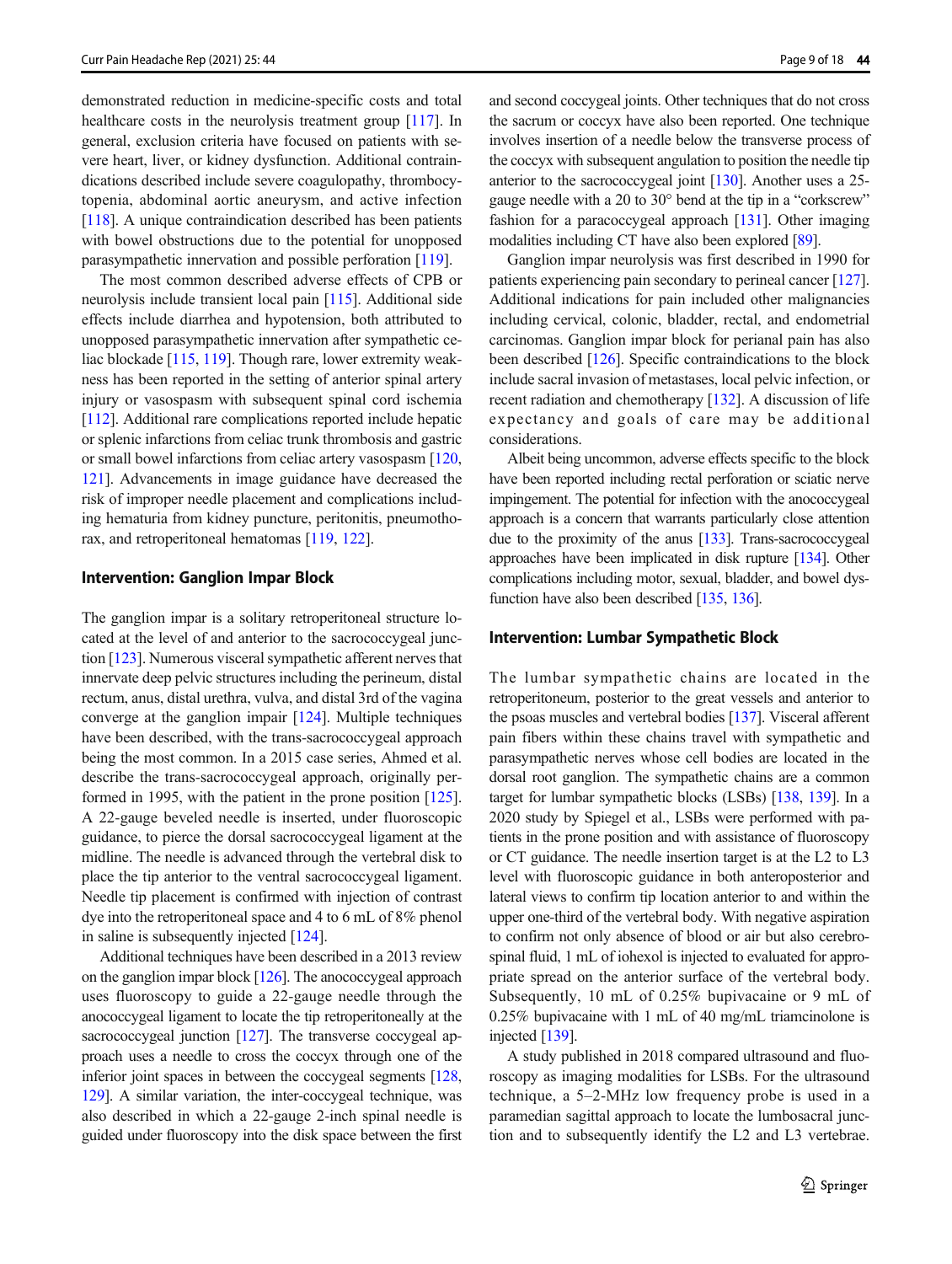With identification of the vertebrae, a modified transverse scan is then performed. The target of the needle tip is anterior and medial to the psoas major muscle on the anterolateral aspect of the lumbar vertebral body. Needle insertion is performed from lateral to medial using an in-plane technique. With confirmation of needle tip position and negative aspiration, 3 mL of contrast dye is administered to exclude vascular injection on both AP and lateral views. As contrast dye is visualized spreading on the specific sympathetic chain, 10 mL of 0.25% levobupivacaine is injected. For the fluoroscopic technique, the lower third of the L2 or upper third of the L3 vertebrae was targeted. The needle is advanced toward the anterolateral edge of the target vertebra with a tunnel vision technique and the C-arm is adjusted 25 to 35° laterally. The needle is subsequently advanced to the anterolateral margin of the vertebral body and with positioning confirmation and negative aspiration, 3 mL of contrast dye is injected. As sympathetic spread is confirmed, 10 mL of 0.25% levobupivacaine is injected [\[140\]](#page-16-0).

Along with celiac and superior hypogastric plexus blocks, LSB has had demonstrated benefits for cancer patients with abdominal or pelvic pain symptoms [\[141](#page-16-0)]. In a 2004 study, 60 patients with abdominal or pelvic cancer were divided in three groups and observed for 8 weeks. Of the two groups who had interventional sympathetic blocks including neurolytic celiac superior hypogastric, or lumbar sympathetic ganglion chain blocks, a significant reduction of pain and opioid consumption, in addition to improved quality of life, was observed. In a recent retrospective review, the utility of LSB for cancerrelated pain of the back, abdomen, pelvis, and legs was evaluated. The study observed effective pain relief, defined as  $\geq$ 30% relief for at least 1 day, in at least 675, 82%, and 75% of individuals for back, abdominopelvic, and leg pain, respectively [\[139\]](#page-16-0). LSB is often a precursor to additional therapies including neuromodulation but is increasingly explored as a therapeutic modality in and of itself.

LSB is a well-established procedure for management of cancer-related pain but complications have been reported. As with other sympathetic blocks, hypotension and diarrhea are often seen due to unopposed parasympathetic innervation [\[139\]](#page-16-0). Other rare complications have included anterior thigh pain from possible genitofemoral nerve damage [[142](#page-16-0)], intralymphatic injection [\[143\]](#page-16-0), ureteral injury [\[144\]](#page-16-0), and retroperitoneal hematoma [\[145](#page-16-0)]. Spiegel et al. also noted the potential for lack of efficacy from neural anatomy distortion and hindered medication spread due to abnormal spaceoccupying lesions [[139](#page-16-0)].

## Intervention: Superior Hypogastric Plexus Block

The superior hypogastric plexus (SHGP) is a retroperitoneal structure that lies anterior to the L5/S1 disk and vertebrae bilaterally [[146](#page-16-0)]. It is a target for superior hypogastric plexus blocks (SHPB) as afferents from visceral organs of both the lower abdomen and pelvis are transmitted through the plexus [\[124\]](#page-15-0). The most common approaches for SHPBs are the transdiscal, posterior paravertebral, and anterior technique [\[147](#page-16-0)]. For the transdiscal approach, patients are positioned prone with a pillow under the iliac crest. A C-arm is directed cephalad for alignment of the endplates and then 15 to 25° oblique to optimize the image of the disk. With an entry point 5 to 7 cm from midline, the needle is advanced by tunnel vision lateral to the inferior aspect of the facet joint. 0.5 mL of contrast is injected into the disk to verify needle position and the needle is advanced until loss of resistance to confirm exit from the disk. Ten milliliters of phenol in saline is subsequently injected, followed by 2 to 3 mL of air to prevent dissemination of neurolytic agent within the disk [\[148\]](#page-16-0).

For the posterior paravertebral approach, patients are again positioned prone with a pillow under the iliac crest. Fluoroscopy assists with identification of the L4-5 spinous processes. A 15-cm, 20-G needle is inserted 5 to 7 cm lateral from midline and directed approximately 45° medial and caudal to miss the transverse process of L5 and the sacral ala. As the needle tip is visualized at the anterior junction of L5-S1 in the lateral view, a loss of resistance is felt to suggest that the needle has traversed the psoas into the retroperitoneal space. Satisfactory positioning is indicated by contrast within the lateral bony edge, anterior to the psoas, and above the sacral nerve roots. 8 mL of phenol in saline 10% is injected on each side followed by 2 to 3 mL of air [\[148\]](#page-16-0). A modified transdiscal approach has also been described in which the entry point is 7 to 8 cm lateral to the L4-5 level, significantly more lateral than the original transdiscal approach [\[149](#page-16-0)]. Less common approaches including transvascular and transvaginal have been described in the management of chronic pelvic pain in the setting of endometriosis [\[150\]](#page-16-0).

SHPBs have found an increasing role in the management of pelvic pain associated with cancer of pelvic visceral organs [\[147\]](#page-16-0). The presence of nociceptive afferent fibers that innervate pelvic organs alongside corresponding sympathetic nerves facilitates inhibition by neurolytic agents [\[127](#page-16-0), [151\]](#page-16-0). Neurolytic SHPB has been described in patients with extensive gynecologic, colorectal, and genitourinary cancer with incapacitating pelvic pain. In a group of 26 patients, 18 reported more than 50% reductions in visual analog pain scores (VAPS) within two blocks in addition to reductions in oral opioid therapy [\[152\]](#page-16-0). SHPBs have also been combined with ganglion impar neurolytic blocks for management of pelvic and perineal pain related to pelvic and perineal malignancies. In a group of 15 patients who underwent combined block, pain scores were reduced from a mean of  $7.87 \pm 1.19$  preprocedurally to 2.40  $\pm$  2.10 1 week post-procedurally (P < 0.05) without complications or serious side effects. Overall, SHGB has been reported to be a procedure with minimal adverse effects. Complications may include injury to local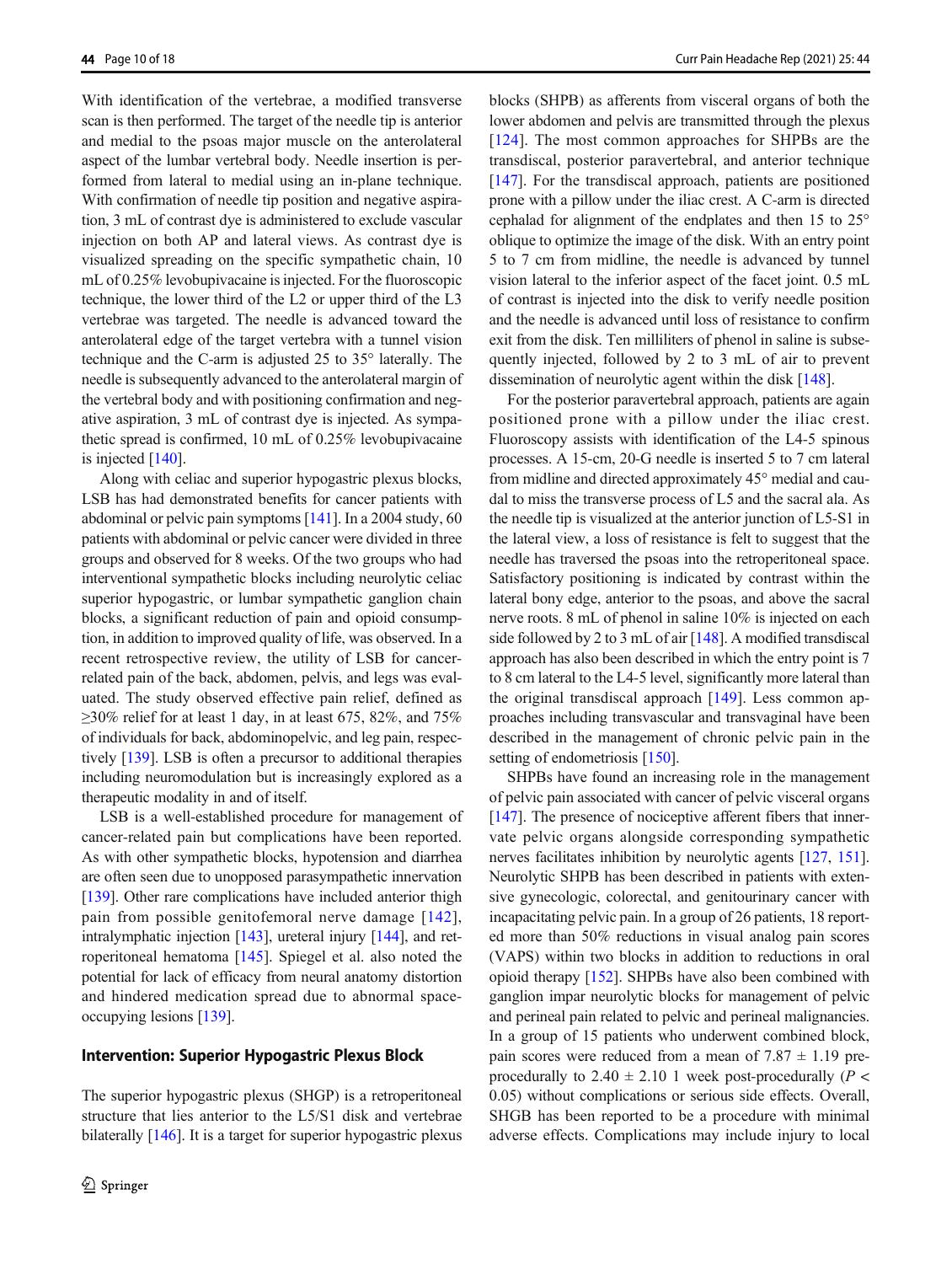structures including bowel, bladder, or vasculature like the common iliac artery. In addition, intervertebral disk puncture may cause discitis, disk rupture, or herniation [\[148\]](#page-16-0).

## Intrathecal Drug Delivery

Once viewed as a last resort or "salvage therapy" for patients who failed systemic opioid therapy, intrathecal drug delivery systems (IDDS), including implantable intrathecal pumps, have had expanding indications in the management of cancer-related pain [\[153\]](#page-16-0). A particular advantage of IDDS is the potential for opioid and non-opioid medications to directly enter into the intrathecal space and bypass the blood-brain barrier [\[154\]](#page-16-0). Currently, the Food and Drug Administration (FDA) has approved morphine, baclofen, and ziconotide for intrathecal administration [[155](#page-16-0)].

The IDDS generally involves a catheter implanted in the subarachnoid space to allow opioids or adjunctive medications to infiltrate directly into the central nervous system. The catheter is connected to a continuous, external infusion pump that is surgically embedded into the abdominal wall. The mediation reservoir, located within the pump, is easily accessed percutaneously with a needle through a port for pump refills and other programming modifications [[156](#page-16-0)]. In the context of neuropathic and nociceptive pain, both morphine and ziconotide have been recommended as first-line agents for continuous intrathecal delivery [[157\]](#page-16-0). Recommendations suggest that morphine should not exceed 15 mg daily to minimize possible respiratory depression and granuloma formation. Ziconotide has a particularly narrow therapeutic window. Dosing starts at 0.5 μg daily and is carefully titrated with no more than an increase in 0.5 μg weekly. Other non-opioid intrathecal infusions have been trialed including clonidine, bupivacaine, ketamine, and ketorolac [\[158](#page-16-0)–[160](#page-16-0)].

IDDS for management of chronic cancer pain syndromes has been increasingly explored for patients with intractable focal pain or intolerance to systemic opioids [\[161](#page-16-0)]. A large prospective study was conducted on 1403 cancer patients enrolled in an IDDS registry which included malignancies of predominantly the lung, breast, colon or rectum, pancreas, and prostate. Of the cohort of 283 patients who provided baseline pain scores, a significant improvement in pain scores was registered at 6 and 12-month time points. A statistically significant improvement was also seen for quality of life at 6 months [\[162](#page-17-0)]. Such findings were corroborated in a group of patients studied between 2015 and 2016 with primarily lung, colorectal, hepatic, pancreatic, prostate, laryngeal, and breast cancer. Of the patients with complete pain data sets, significant decreases in pain numeric rating scales were seen at 1 and 3 months post-procedure. Significant pain relief defined as  $\geq$ 50% pain reduction in NRS was also observed in 86.4%,

79.5%, and 63.6% at discharge, 1-month, and 3-month time points, respectively [[163\]](#page-17-0). Further large-scale studies may need to be conducted to explore and assess indications for IDDS with respect to specific cancer pathologies. What is increasingly clear, however, is that cancer patients with pain including neuropathic, visceral, somatic, or bone-related have derived analgesic benefits from IDDS [\[156\]](#page-16-0). An equally compelling population for IDDS is in patients with inadequate response to or intolerable side effects with systemic medications including opioid and non-opioid analgesics, tricyclic antidepressants, or antiepileptic agents [\[164](#page-17-0)–[167](#page-17-0)].

Contraindications to IDDS may be related to the intrathecal medications or the implant procedure itself. For example, ziconotide is relatively contraindicated with history of psychosis, dizziness, confusion, or elevated creatinine kinase. Contraindications to IDDS implant include coagulopathy, local or systemic infection, or gross anatomic abnormalities of the spine [[157](#page-16-0)].

Adverse effects are often related to the medication itself. For morphine, the most concerning reported side effects include respiratory depression, catheter-tip granuloma, and medication dependence [[157,](#page-16-0) [168](#page-17-0)]. Other common adverse effects include sedation, urinary retention, pruritus, and cognitive impairement [\[153\]](#page-16-0). For ziconotide, adverse effects are predominantly within the CNS and include cognitive effects, psychiatric effects, nausea, nystagmus, and confusion [\[154,](#page-16-0) [169\]](#page-17-0). In a study of IT therapy for 55 highly opioid tolerant patients with advanced cancer, early complications included mild bleeding in 2, headache in 4, bladder catheterization in 6, reoperation for bleeding or change in catheter position in 6, unrelated death in 1, and stroke in 1. Late complications included local infection in 2 and discontinuation of therapy due to spinal compression in 1 [[170](#page-17-0)].

# Neuromodulation for Cancer Pain

# Intervention: Dorsal Column Stimulation (Spinal Cord Stimulator)

Spinal cord stimulation (SCS) is the most common modality of neuromodulation and has been increasingly investigated as a treatment modality for chronic pain in the cancer population [\[171\]](#page-17-0). A test trial is often conducted to evaluate for adequate patient response prior to permanent implantation [[172](#page-17-0)]. Electrodes are guided into the epidural space on the dorsal surface of the spinal cord. Implantation is often guided by fluoroscopy and may be performed with an open surgical laminotomy to expose the dura or a minimally invasive technique with epidural needles. An impulse generator connected to the electrodes is also inserted percutaneously. The impulse generator is programmed via an external device [\[173](#page-17-0)]. Concrete mechanisms of action continue to be elusive but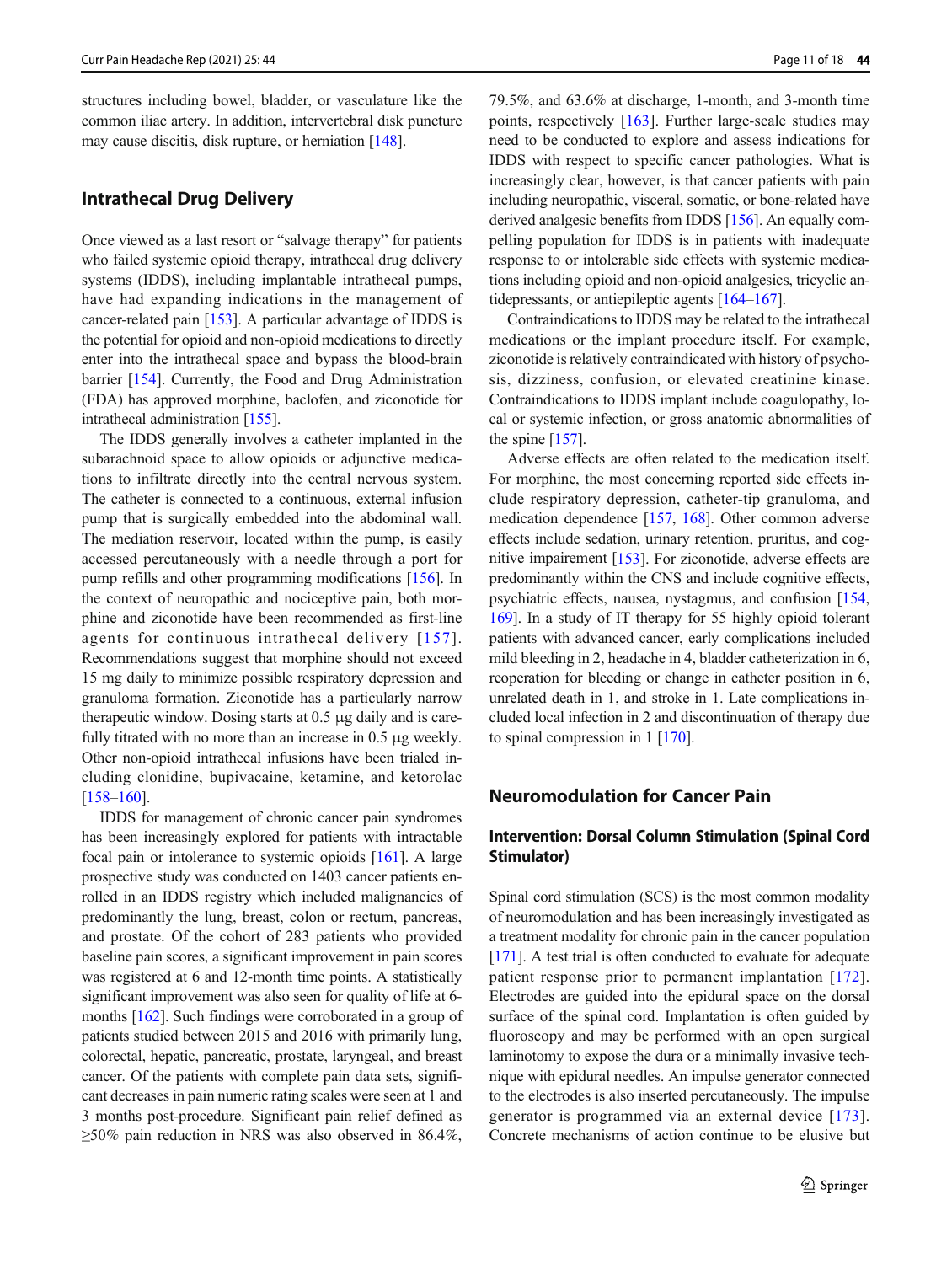proposed mechanisms include activation of Aβ fibers with subsequent suppression of spinothalamic tracts via GABAergic and cholinergic inhibitory interneurons [\[172\]](#page-17-0).

Though literature continues to be sparse in confirming the role of SCS in refractory cancer-related pain, numerous explored indications are worth noting [[171](#page-17-0)]. The first two SCSs implanted were in patients diagnosed with bronchogenic and pelvic carcinoma [\[170\]](#page-17-0). Additional indications have included breast cancer with or without brachial plexus invasion, intraabdominal cancer, and iatrogenic complications including chemotherapy or radiation-induced peripheral neuropathy [\[172\]](#page-17-0). In 2012, a group investigated SCS therapy for 15 cases of lower back pain related to colon cancer, anal cancer, and sacral angiosarcoma [[174\]](#page-17-0). SCS has also been explored in pain related to squamous cell carcinoma of the anus with inguinal metastasis, colon cancer with epidural spread and radiation-induced neuropathic pain, and post-prostatectomy neuropathic testicular pain [\[175,](#page-17-0) [176\]](#page-17-0). Relative contraindications for SCS placement include existing pacemakers or defibrillators [\[177\]](#page-17-0). Coagulopathy and active infections are absolute contraindications [\[178\]](#page-17-0).

Complications related to SCS therapy have included cerebrospinal fluid leak, lead fracture, electrode migration, implant infection, and post-procedural pain at the electrode sites with movement [\[179](#page-17-0)]. Additional complications reported include implant device failure, aseptic meningitis, and skin hematomas [[180](#page-17-0)]. The overall incidence of such complications, however, is uncertain [\[171\]](#page-17-0).

#### Intervention: Dorsal Root Ganglion Stimulation

Located within the dural sheath, the dorsal root ganglion (DRG) is a structure responsible for sensory transduction and modulation [[181](#page-17-0), [182](#page-17-0)]. The DRG is housed within the neural foramina and spans the spinal cord and vertebral column to the periphery bilaterally. The individual ganglion is an enlargement of the dorsal root that contains somata of primary sensory neurons. A mixture of nerve fibers pass through the ganglion including myelinated Aδ and unmyelinated C-fibers that convey nociceptive information  $[181]$ . The DRG has been implicated in the development of neuropathic pain and has been an emerging target for neuromodulation [\[181](#page-17-0), [183\]](#page-17-0).

Insertion of DRG leads is performed percutaneously. An introducer sheath encasing the lead is passed into the epidural space through a Tuohy needle and, with fluoroscopic guidance, placed in the intervertebral foramen. A trial stimulator tests the lead and patient feedback is elicited for analgesia, reduction in allodynia, and/or adequate coverage with paresthesia. With confirmation of lead positioning, a strain relief loop is released into the epidural space to minimize the risk of lead migration. An implantable pulse generator (IPG), which is able to accommodate up to four quadripolar leads, is then inserted subcutaneously. Post-procedural stimulation is

titrated and programmed to ensure optimal coverage [[184,](#page-17-0) [185](#page-17-0)]. Neuromodulation at the DRG has multiple proposed mechanisms of analgesia including upstream vasodilation, stabilization of peripheral sensitized nociceptive, downstream deactivation of sensitized neurons in the dorsal horn, and potential modulation of supraspinal pathways integral to chronic pain development [\[183](#page-17-0)].

DRG stimulation continues to emerge as a promising target for management of chronic pain related to cancer. Large scalestudies investigating efficacy in this population are limited. Of the available literature, a retrospective study in 2015 investigated the use of pulsed radiofrequency DRG stimulation in 15 patients with intractable pain from metastatic vertebral lesions. The study observed that almost all patients experienced significant pain relief at rest and with ambulation at 3 weeks. Notable contraindications were neurological deficits, coagu-lopathy, or significant cardiovascular disease [[183](#page-17-0)].

Reported adverse effects have predominantly been for indications including phantom limb pain, complex regional pain syndrome, failed back surgery syndrome, and post-surgical pain [\[184\]](#page-17-0). Deer et al. noted post-procedural increases in pain, lead migration, and device inactivation [\[186\]](#page-17-0). According to the 2017 review by Harrison et al., adverse effects may be disproportionately influenced by operator or hardware considering the novel nature of this technique. Only a small percentage of neuromodulators are familiar with the technique currently and further development of both hardware and technical skills may promote safety of DRG stimulation.

## Conclusion

With the growing number of cancer survivors globally, a significant fraction may experience chronic pain through the course of the disease. Whether directly caused by neoplasm, occurring as a complication of therapeutics, or wholly unrelated, chronic pain in cancer patients continues to be undertreated. Understanding the value and role of interventional pain techniques as a core component in the WHO analgesic ladder is imperative for any clinician who cares for patients with cancer. Our narrative review aims to create a detailed understanding of interventional therapies available in the treatment of cancer-related plan. A number of the techniques described in this review may offer effective analgesia with less systemic toxicity and dependency than traditional first- and second-line oral and parenteral agents. Interventions including dorsal root ganglion stimulation and peripheral nerve stimulation are emerging as exciting therapeutics with a potential role in oncologic pain [[187](#page-17-0)]. Considering the extensive negative impact of pain on quality of life, functional status, and psychological well-being, interventional approaches should be evaluated as an early option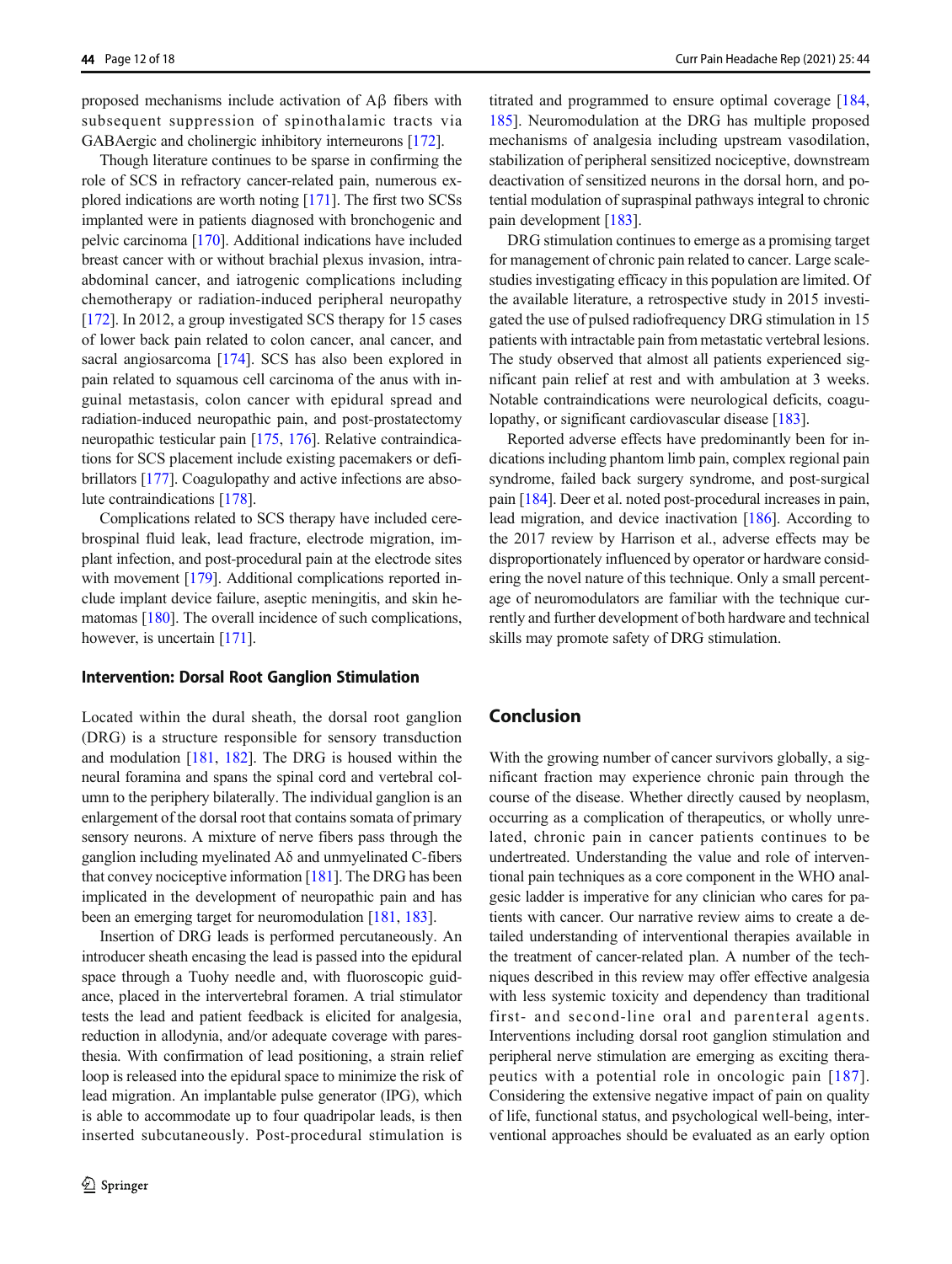<span id="page-12-0"></span>and central component of a multidisciplinary approach to treating pain in cancer patients.

## **Declarations**

Conflict of Interest The authors declare no conflict of interest.

Human and Animal Rights and Informed Consent This article does not contain any studies with human or animal subjects performed by any of the authors.

# References

Papers of particular interest, published recently, have been highlighted as:

- Of importance
	- 1. Kroenke K, Theobald D, Wu J, Loza JK, Carpenter JS, Tu W. The association of depression and pain with health-related quality of life, disability, and health care use in cancer patients. J Pain Symptom Manag. 2010;40(3):327–41. [https://doi.org/10.1016/j.](https://doi.org/10.1016/j.jpainsymman.2009.12.023) [jpainsymman.2009.12.023.](https://doi.org/10.1016/j.jpainsymman.2009.12.023)
	- 2. Given CW, Given B, Azzouz F, Kozachik S, Stommel M. Predictors of pain and fatigue in the year following diagnosis among elderly cancer patients. J Pain Symptom Manag. 2001;21(6):456–66. [https://doi.org/10.1016/S0885-3924\(01\)](https://doi.org/10.1016/S0885-3924(01)00284-6) [00284-6.](https://doi.org/10.1016/S0885-3924(01)00284-6)
	- 3. Porter LS, Keefe FJ. Psychosocial issues in cancer pain. Curr Pain Headache Rep. 2011;15(4):263–70. [https://doi.org/10.1007/](https://doi.org/10.1007/s11916-011-0190-6) [s11916-011-0190-6](https://doi.org/10.1007/s11916-011-0190-6).
	- 4. Kurtz ME, Kurtz JC, Stommel M, Given CW, Given B. Physical functioning and depression among older persons with cancer. Cancer Pract. 2008;9(1):11–8. [https://doi.org/10.1111/j.1523-](https://doi.org/10.1111/j.1523-5394.2001.91004.pp.x) [5394.2001.91004.pp.x.](https://doi.org/10.1111/j.1523-5394.2001.91004.pp.x)
	- 5. Portenoy RK. Cancer pain Epidemiology and syndromes. Cancer. 1989;63(11 Suppl):2298–307. [https://doi.org/10.1002/1097-](https://doi.org/10.1002/1097-0142(19890601)63:11<2298::aid-cncr2820631140>3.0.co;2-a) [0142\(19890601\)63:11<2298::aid-cncr2820631140>3.0.co;2-a.](https://doi.org/10.1002/1097-0142(19890601)63:11<2298::aid-cncr2820631140>3.0.co;2-a)
	- 6. Breivik H, Cherny N, Collett B, de Conno F, Filbet M, Foubert AJ, et al. Cancer-related pain: a pan-European survey of prevalence, treatment, and patient attitudes. Ann Oncol. 2009;20(8): 1420–33. [https://doi.org/10.1093/annonc/mdp001.](https://doi.org/10.1093/annonc/mdp001)
	- 7.• vanden Beuken van Everdingen MHJ, Hochstenbach LMJ, Joosten EAJ, Tjan-Heijnen VCG, Janssen DJA. Update on prevalence of pain in patients with cancer: systematic review and meta-analysis. J Pain Symptom Manag. 2016;51(6):1070– 1090.e9. <https://doi.org/10.1016/j.jpainsymman.2015.12.340> This systematic review and meta-analysis suggests that in spite of the increased attention to assessment and management, moderate to severe pain continues to be widely prevalent in cancer patients.
	- Cleeland CS. Undertreatment of Cancer Pain in Elderly Patients. JAMA. 1998;279(23):1914–5. [https://doi.org/10.1001/jama.279.](https://doi.org/10.1001/jama.279.23.1914) [23.1914](https://doi.org/10.1001/jama.279.23.1914).
	- 9. Cleeland CS, Gonin R, Hatfield AK, Edmonson JH, Blum RH, Stewart JA, et al. Pain and its treatment in outpatients with metastatic cancer. N Engl J Med. 1994;330(9):592–6. [https://doi.org/](https://doi.org/10.1056/NEJM199403033300902) [10.1056/NEJM199403033300902](https://doi.org/10.1056/NEJM199403033300902).
- 10. Moryl N, Coyle N, Essandoh S, Glare P. Chronic pain management in cancer survivors. J Natl Compr Cancer Netw. 2010;8(9): 1104–10. <https://doi.org/10.6004/jnccn.2010.0079>.
- 11. Vargas-Schaffer G. Is the WHO analgesic ladder still valid? Twenty-four years of experience. Can Fam Physician Med Fam Can. 2010;56(6):514–7 e202-205.
- 12. Mercadante S, Arcuri E. Breakthrough pain in cancer patients: pathophysiology and treatment. Cancer Treat Rev. 1998;24(6): 425–32. [https://doi.org/10.1016/S0305-7372\(98\)90005-6](https://doi.org/10.1016/S0305-7372(98)90005-6).
- 13.• Falk S, Bannister K, Dickenson AH. Cancer pain physiology. Br J Pain. 2014;8(4):154–62. [https://doi.org/10.1177/](https://doi.org/10.1177/2049463714545136) [2049463714545136](https://doi.org/10.1177/2049463714545136) This paper describes the mechanisms of cancer pain physiology including elements of inflammatory and neuropathic pain and alterations in sensory processing.
- 14. Coleman RE. Clinical features of metastatic bone disease and risk of skeletal morbidity. Clin Cancer Res. 2006;12(20):6243s–9s. [https://doi.org/10.1158/1078-0432.CCR-06-0931.](https://doi.org/10.1158/1078-0432.CCR-06-0931)
- 15. Zajączkowska R, Kocot-Kępska M, Leppert W, Wordliczek J. Bone pain in cancer patients: mechanisms and current treatment. Int J Mol Sci. 2019;20(23):6047. [https://doi.org/10.3390/](https://doi.org/10.3390/ijms20236047) [ijms20236047.](https://doi.org/10.3390/ijms20236047)
- 16. Milgrom DP, Lad NL, Koniaris LG, Zimmers TA. Bone pain and muscle weakness in cancer patients. Curr Osteoporos Rep. 2017;15(2):76–87. [https://doi.org/10.1007/s11914-017-0354-3.](https://doi.org/10.1007/s11914-017-0354-3)
- 17. Nielsen OS, Munro AJ, Tannock IF. Bone metastases: pathophysiology and management policy. J Clin Oncol. 1991;9(3):509–24. <https://doi.org/10.1200/JCO.1991.9.3.509>.
- 18. Suputtitada A Myofascial pain syndrome and sensitization. Phys Med Rehabil Res. 2016;1(5). doi[:https://doi.org/10.15761/PMRR.](https://doi.org/10.15761/PMRR.1000127) [1000127](https://doi.org/10.15761/PMRR.1000127)
- 19. Hird A, Chow E, Zhang L, Wong R, Wu J, Sinclair E, et al. Determining the incidence of pain flare following palliative radiotherapy for symptomatic bone metastases: results from three Canadian cancer centers. Int J Radiat Oncol. 2009;75(1):193–7. [https://doi.org/10.1016/j.ijrobp.2008.10.044.](https://doi.org/10.1016/j.ijrobp.2008.10.044)
- 20. Fernandes R, Mazzarello S, Hutton B, Shorr R, Majeed H, Ibrahim MFK, et al. Taxane acute pain syndrome (TAPS) in patients receiving taxane-based chemotherapy for breast cancer—a systematic review. Support Care Cancer. 2016;24(8):3633–50. <https://doi.org/10.1007/s00520-016-3256-5>.
- 21. Crew KD, Greenlee H, Capodice J, Raptis G, Brafman L, Fuentes D, et al. Prevalence of joint symptoms in postmenopausal women taking aromatase inhibitors for early-stage breast cancer. J Clin Oncol. 2007;25(25):3877–83. [https://doi.org/10.1200/JCO.2007.](https://doi.org/10.1200/JCO.2007.10.7573) [10.7573](https://doi.org/10.1200/JCO.2007.10.7573).
- 22. Irwin KE, Greer JA, Khatib J, Temel JS, Pirl WF. Early palliative care and metastatic non-small cell lung cancer: potential mechanisms of prolonged survival. Chron Respir Dis. 2013;10(1):35– 47. <https://doi.org/10.1177/1479972312471549>.
- 23.• Chernack B, Knowlton SE, Kohler MJ. The use of ultrasound in palliative care and hospice. Am J Hosp Palliat Med. 2017;34(4): 385–91. <https://doi.org/10.1177/1049909115625960> This paper comments on the increasing popularity of ultrasound as a diagnostic and therapeutic modality in reducing symptom burden in palliative care and hospice patients.
- 24. Crew KD, Capodice JL, Greenlee H, Brafman L, Fuentes D, Awad D, et al. Randomized, blinded, sham-controlled trial of acupuncture for the management of aromatase inhibitor– associated joint symptoms in women with early-stage breast cancer. J Clin Oncol. 2010;28(7):1154–60. [https://doi.org/10.1200/](https://doi.org/10.1200/JCO.2009.23.4708) [JCO.2009.23.4708.](https://doi.org/10.1200/JCO.2009.23.4708)
- 25. Pinheiro da Silva F, Moreira GM, Zomkowski K, Amaral de Noronha M, Flores Sperandio F. Manual therapy as treatment for chronic musculoskeletal pain in female breast cancer survivors: a systematic review and meta-analysis. J Manip Physiol Ther. 2019;42(7):503–13. [https://doi.org/10.1016/j.jmpt.2018.](https://doi.org/10.1016/j.jmpt.2018.12.007) [12.007.](https://doi.org/10.1016/j.jmpt.2018.12.007)
- 26. Jafri MS. Mechanisms of myofascial pain. Int Sch Res Not. 2014;2014:1–16. [https://doi.org/10.1155/2014/523924.](https://doi.org/10.1155/2014/523924)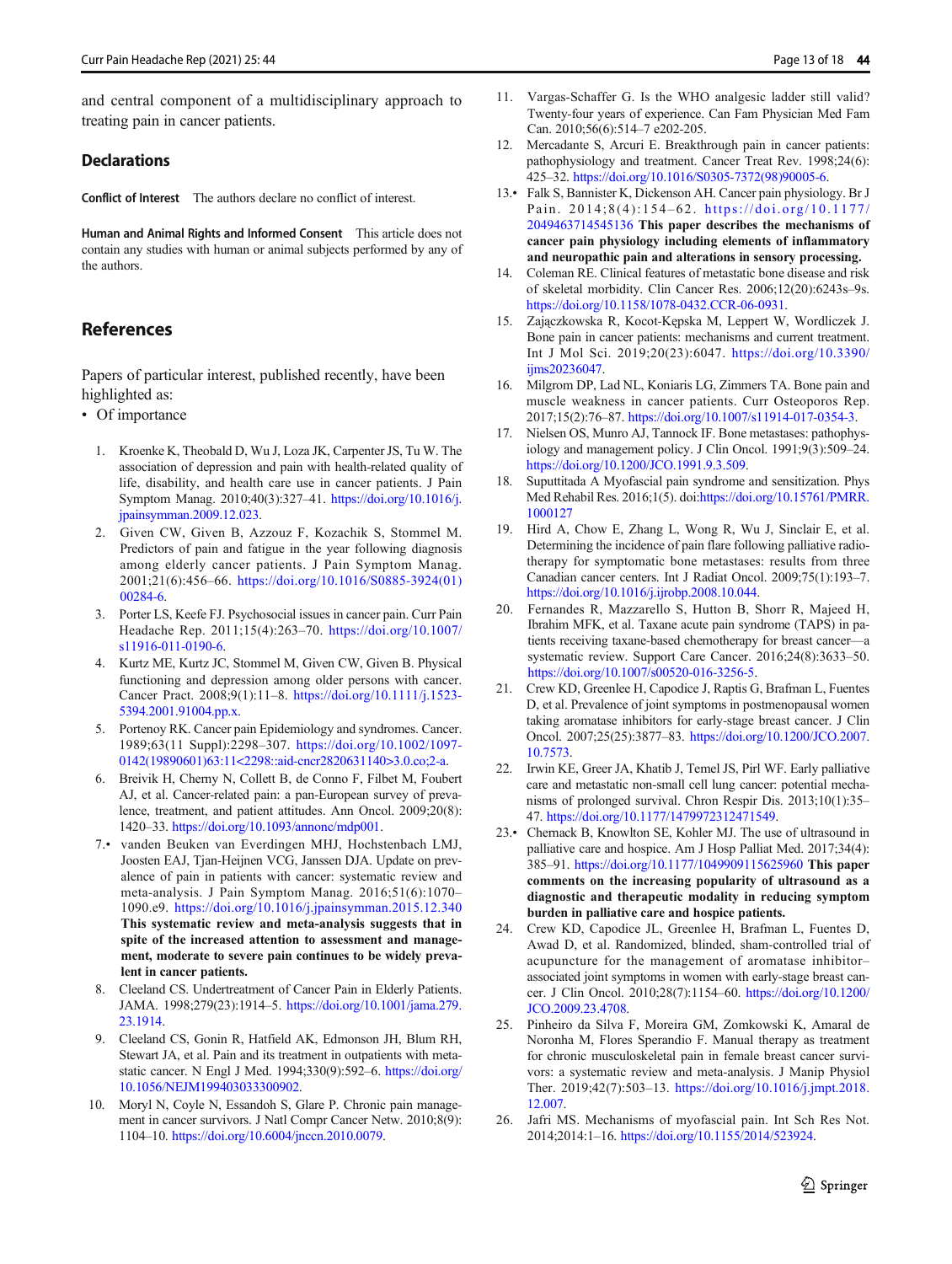- <span id="page-13-0"></span>27. Hasuo H, Kanbara K, Abe T, Sakuma H, Fukunaga M. Factors associated with the efficacy of trigger point injection in advanced cancer patients. J Palliat Med. 2017;20(10):1085–90. [https://doi.](https://doi.org/10.1089/jpm.2016.0541) [org/10.1089/jpm.2016.0541](https://doi.org/10.1089/jpm.2016.0541).
- 28. Lee CY, Kim EJ, Hwang DG, Jung MY, Cho HG. The effect of trigger point injections on pain in patients with advanced cancer. Korean J Fam Med. 2019;40(5):344–7. [https://doi.org/10.4082/](https://doi.org/10.4082/kjfm.18.0065) [kjfm.18.0065.](https://doi.org/10.4082/kjfm.18.0065)
- 29. Shin HJ, Shin JC, Kim WS, Chang WH, Lee SC. Application of ultrasound-guided trigger point injection for myofascial trigger points in the subscapularis and pectoralis muscles to postmastectomy patients: a pilot study. Yonsei Med J. 2014;55(3): 792–9. [https://doi.org/10.3349/ymj.2014.55.3.792.](https://doi.org/10.3349/ymj.2014.55.3.792)
- 30. Wong CSM, Wong SHS. A new look at trigger point injections. Anesthesiol Res Pract. 2012;2012:1–5. [https://doi.org/10.1155/](https://doi.org/10.1155/2012/492452) [2012/492452.](https://doi.org/10.1155/2012/492452)
- 31. Robbins MS, Kuruvilla D, Blumenfeld A, Charleston L IV, Sorrell M, Robertson CE, et al. Trigger point injections for headache disorders: expert consensus methodology and narrative review. Headache J Head Face Pain. 2014;54(9):1441–59. [https://](https://doi.org/10.1111/head.12442) [doi.org/10.1111/head.12442.](https://doi.org/10.1111/head.12442)
- 32. Hammi C, Schroeder JD, Yeung B. Trigger point injection. In: StatPearls. StatPearls Publishing; 2020. Accessed November 14, 2020. <http://www.ncbi.nlm.nih.gov/books/NBK542196/>
- 33. Cheng OT, Souzdalnitski D, Vrooman B, Cheng J. Evidencebased knee injections for the management of arthritis. Pain Med Malden Mass. 2012;13(6):740–53. [https://doi.org/10.1111/j.](https://doi.org/10.1111/j.1526-4637.2012.01394.x) [1526-4637.2012.01394.x.](https://doi.org/10.1111/j.1526-4637.2012.01394.x)
- 34. Cato RK. Indications and usefulness of common injections for nontraumatic orthopedic complaints. Med Clin North Am. 2016;100(5):1077–88. [https://doi.org/10.1016/j.mcna.2016.04.](https://doi.org/10.1016/j.mcna.2016.04.007) [007.](https://doi.org/10.1016/j.mcna.2016.04.007)
- 35. Fu JB, Dhah SS, Bruera E. Corticosteroid injections for knee pain at the end of life. J Palliat Med. 2015;18(7):570–1. [https://doi.org/](https://doi.org/10.1089/jpm.2015.0095) [10.1089/jpm.2015.0095](https://doi.org/10.1089/jpm.2015.0095).
- 36. Rifat SF, Moeller JL. Basics of joint injection. General techniques and tips for safe, effective use. Postgrad Med. 2001;109(1):157– 60, 165-166. [https://doi.org/10.3810/pgm.2001.01.834.](https://doi.org/10.3810/pgm.2001.01.834)
- 37. Kennedy DJ, Schneider B, Casey E, Rittenberg J, Conrad B, Smuck M, et al. Vasovagal rates in flouroscopically guided interventional procedures: a study of over 8,000 injections. Pain Med. 2013;14(12):1854–9. <https://doi.org/10.1111/pme.12241>.
- 38. Plastaras CT, Joshi AB, Garvan C, Chimes GP, Smeal W, Rittenberg J, et al. Adverse events associated with fluoroscopically guided sacroiliac joint injections. PM&R. 2012;4(7):473–8. <https://doi.org/10.1016/j.pmrj.2012.02.001>.
- 39. Deyo RA, Rainville J, Kent DL. What can the history and physical examination tell us about low back pain? JAMA. 1992;268(6): 760–5.
- 40. Shmagel A, Foley R, Ibrahim H. Epidemiology of chronic low back pain in US adults: data from the 2009–2010 national health and nutrition examination survey. Arthritis Care Res. 2016;68(11):1688–94. [https://doi.org/10.1002/acr.22890.](https://doi.org/10.1002/acr.22890)
- 41. US Burden of Disease Collaborators, Mokdad AH, Ballestros K, et al. The state of US health, 1990–2016: burden of diseases, injuries, and risk factors among US states. JAMA. 2018;319(14):1444–72. <https://doi.org/10.1001/jama.2018.0158>.
- 42. Kanis JA, McCloskey EV, Powles T, Paterson AH, Ashley S, Spector T. A high incidence of vertebral fracture in women with breast cancer. Br J Cancer. 1999;79(7-8):1179–81. [https://doi.org/](https://doi.org/10.1038/sj.bjc.6690188) [10.1038/sj.bjc.6690188.](https://doi.org/10.1038/sj.bjc.6690188)
- 43. Aghayev K, Papanastassiou ID, Vrionis F. Role of vertebral augmentation procedures in the management of vertebral compression fractures in cancer patients. Curr Opin Support Palliat Care. 2011;5(3):222 – 6 . [https://doi.org/10.1097/SPC.](https://doi.org/10.1097/SPC.0b013e328349652d) [0b013e328349652d.](https://doi.org/10.1097/SPC.0b013e328349652d)
- 44. Klimo P, Schmidt MH. Surgical management of spinal metastases. Oncologist. 2004;9(2):188–96. [https://doi.org/10.1634/](https://doi.org/10.1634/theoncologist.9-2-188) [theoncologist.9-2-188](https://doi.org/10.1634/theoncologist.9-2-188).
- 45. Byrne TN. Spinal cord compression from epidural metastases. N Engl J Med. 1992;327(9):614–9. [https://doi.org/10.1056/](https://doi.org/10.1056/NEJM199208273270907) [NEJM199208273270907](https://doi.org/10.1056/NEJM199208273270907).
- 46. Wong DA, Fornasier VL, MacNab I. Spinal metastases: the obvious, the occult, and the impostors. Spine. 1990;15(1):1–4.
- 47. Gilbert RW, Kim JH, Posner JB. Epidural spinal cord compression from metastatic tumor: diagnosis and treatment. Ann Neurol. 1978;3(1):40–51. [https://doi.org/10.1002/ana.410030107.](https://doi.org/10.1002/ana.410030107)
- 48. Hariri O, Takayanagi A, Miulli DE, Siddiqi J, Vrionis F. Minimally invasive surgical techniques for management of painful metastatic and primary spinal tumors. Cureus. 2017;9(3): e1114. [https://doi.org/10.7759/cureus.1114.](https://doi.org/10.7759/cureus.1114)
- 49. Gellhorn AC, Katz JN, Suri P. Osteoarthritis of the spine: the facet joints. Nat Rev Rheumatol. 2013;9(4):216–24. [https://doi.org/10.](https://doi.org/10.1038/nrrheum.2012.199) [1038/nrrheum.2012.199.](https://doi.org/10.1038/nrrheum.2012.199)
- 50. Xu R, Sciubba DM, Gokaslan ZL, Bydon A. Metastasis to the occipitocervical junction: a case report and review of the literature. Surg Neurol Int. 2010;1:16. [https://doi.org/10.4103/2152-7806.](https://doi.org/10.4103/2152-7806.63911) [63911](https://doi.org/10.4103/2152-7806.63911).
- 51. Strike SA, McCarthy EF. Chondrosarcoma of the spine: a series of 16 cases and a review of the literature. Iowa Orthop J. 2011;31: 154–9.
- 52. Cohen SP. Sacroiliac joint pain: a comprehensive review of anatomy, diagnosis, and treatment. Anesth Analg. 2005;101(5):1440– 53. <https://doi.org/10.1213/01.ANE.0000180831.60169.EA>.
- 53. Sagiv M, Slobodin G. Metastatic sacroiliitis. Isr Med Assoc J IMAJ. 2019;21(10):700.
- 54. Saviola G, Abdi Ali L, Trentanni C, Notarangelo LD, Desiati F, Lupi E, et al. Sacroiliitis as a manifestation of Hodgkin's disease in young females. Clin Exp Rheumatol. 2003;21(2):270.
- 55. Gómez Rodríguez N, Peteiro Cancelo A, Ibáñez Ruán J, González PM. Epithelioid sarcoma of the right ilium mimicking sacroiliitis. Reumatol Clin. 2013;9(2):120–2. [https://doi.org/10.1016/j.reuma.](https://doi.org/10.1016/j.reuma.2012.03.008) [2012.03.008.](https://doi.org/10.1016/j.reuma.2012.03.008)
- 56. Aslam F, Chivers FS, Doshi KB, Chang-Miller A. Positive HLA-B27 and sacroiliitis is not always spondyloarthritis. Int J Rheum Dis. 2019;22(12):2213–7. [https://doi.org/10.1111/1756-185X.](https://doi.org/10.1111/1756-185X.13738) [13738](https://doi.org/10.1111/1756-185X.13738).
- 57. Santiago FR, Kelekis A, Alvarez LG, Filippiadis DK. Interventional procedures of the spine. Semin Musculoskelet Radiol. 2014;18(3):309–17. [https://doi.org/10.1055/s-0034-](https://doi.org/10.1055/s-0034-1375572) [1375572](https://doi.org/10.1055/s-0034-1375572).
- 58. Cohen SP, Strassels SA, Kurihara C, Griffith SR, Goff B, Guthmiller K, et al. Establishing an optimal "cutoff" threshold for diagnostic lumbar facet blocks: a prospective correlational study. Clin J Pain. 2013;29(5):382–91. [https://doi.org/10.1097/](https://doi.org/10.1097/AJP.0b013e31825f53bf) [AJP.0b013e31825f53bf.](https://doi.org/10.1097/AJP.0b013e31825f53bf)
- 59. Vaswani D, Wallace AN, Eiswirth PS, Madaelil TP, Chang RO, Tomasian A, et al. Radiographic local tumor control and pain palliation of sarcoma metastases within the musculoskeletal system with percutaneous thermal ablation. Cardiovasc Intervent Radiol. 2018;41(8):1223–32. [https://doi.org/10.1007/s00270-](https://doi.org/10.1007/s00270-018-1932-1) [018-1932-1.](https://doi.org/10.1007/s00270-018-1932-1)
- 60. Deib G, Deldar B, Hui F, Barr JS, Khan MA. Percutaneous microwave ablation and cementoplasty: clinical utility in the treatment of painful extraspinal osseous metastatic disease and myeloma. AJR Am J Roentgenol Published online March. 2019;27:1–8. <https://doi.org/10.2214/AJR.18.20386>.
- 61. Pusceddu C, Sotgia B, Fele RM, Ballicu N, Melis L. Combined microwave ablation and cementoplasty in patients with painful bone metastases at high risk of fracture. Cardiovasc Intervent Radiol. 2016;39(1):74–80. [https://doi.org/10.1007/s00270-015-](https://doi.org/10.1007/s00270-015-1151-y) [1151-y.](https://doi.org/10.1007/s00270-015-1151-y)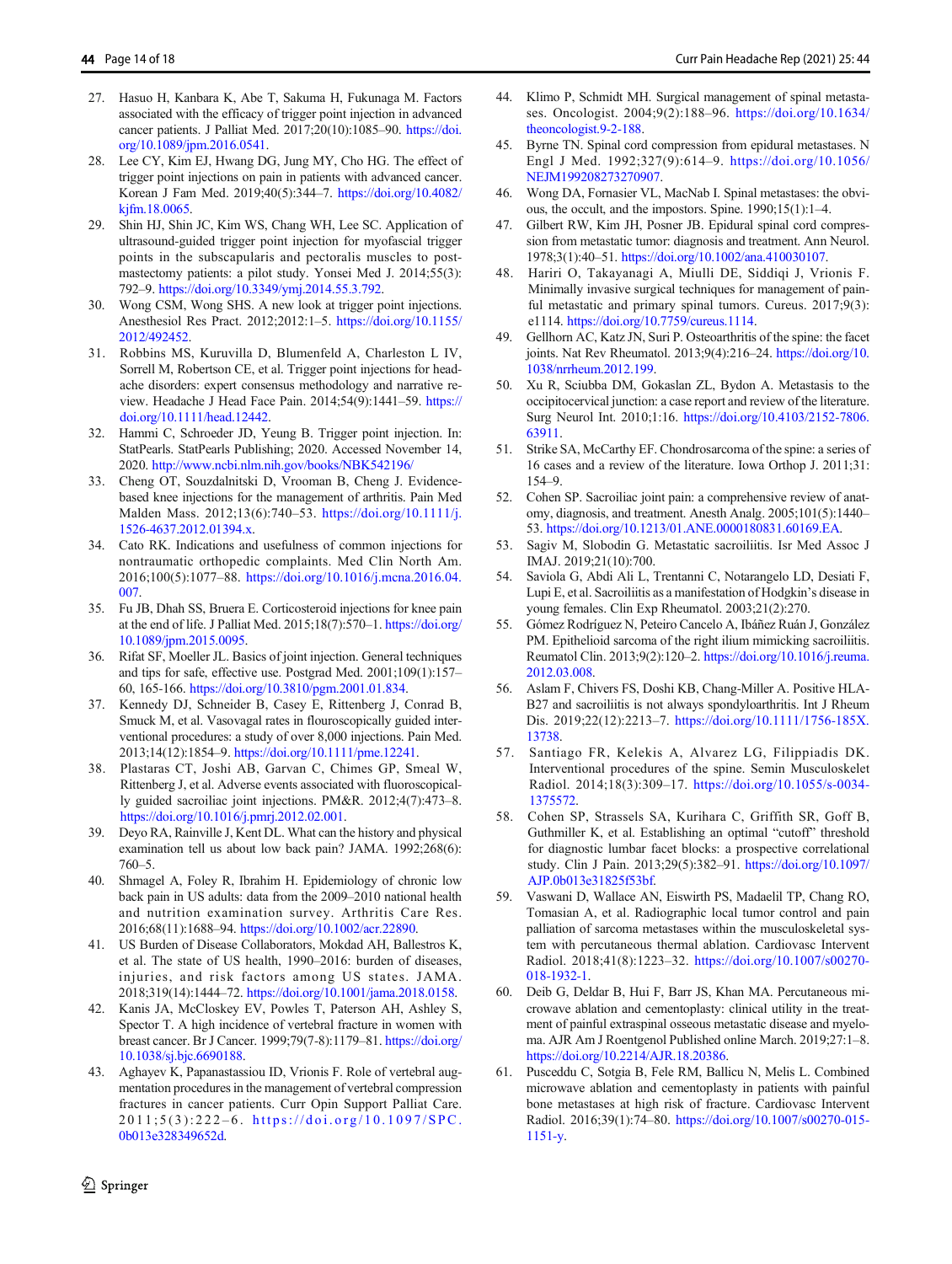- <span id="page-14-0"></span>62. Gallusser N, Goetti P, Becce F, Vauclair F, Rüdiger HA, Bize PE, et al. Percutaneous image-guided cryoablation of painful bone metastases: a single institution experience. Orthop Traumatol Surg Res OTSR. 2019;105(2):369–74. [https://doi.org/10.1016/j.](https://doi.org/10.1016/j.otsr.2019.01.001) [otsr.2019.01.001.](https://doi.org/10.1016/j.otsr.2019.01.001)
- 63. Coupal TM, Pennycooke K, Mallinson PI, Ouellette HA, Clarkson PW, Hawley P, et al. The hopeless case? Palliative cryoablation and cementoplasty procedures for palliation of large pelvic bone metastases. Pain Physician. 2017;20(7):E1053–61.
- 64. Cazzato RL, Garnon J, Caudrelier J, Rao PP, Koch G, Gangi A. Low-power bipolar radiofrequency ablation and vertebral augmentation for the palliative treatment of spinal malignancies. Int J Hyperth Off J Eur Soc Hyperthermic Oncol North Am Hyperth Group. 2018;34(8):1282–8. [https://doi.org/10.1080/02656736.](https://doi.org/10.1080/02656736.2017.1422557) [2017.1422557.](https://doi.org/10.1080/02656736.2017.1422557)
- 65. Bogduk N, Dreyfuss P, Baker R, Yin W, Landers M, Hammer M, et al. Complications of spinal diagnostic and treatment procedures. Pain Med. 2008;9(suppl 1):S11–34. [https://doi.org/10.1111/j.](https://doi.org/10.1111/j.1526-4637.2008.00437.x) [1526-4637.2008.00437.x](https://doi.org/10.1111/j.1526-4637.2008.00437.x).
- 66. Manchikanti L, Malla Y, Wargo BW, Cash KA, Pampati V, Fellows B. Complications of fluoroscopically directed facet joint nerve blocks: a prospective evaluation of 7,500 episodes with 43, 000 nerve blocks. Pain Physician. 2012;15(2):E143–50.
- 67. Abdi S, Datta S, Trescot AM, Schultz DM, Adlaka R, Atluri SL, et al. Epidural steroids in the management of chronic spinal pain: a systematic review. Pain Physician. 2007;10(1):185–212.
- 68. Chang-Chien GC, Knezevic NN, McCormick Z, Chu SK, Trescot AM, Candido KD. Transforaminal versus interlaminar approaches to epidural steroid injections: a systematic review of comparative studies for lumbosacral radicular pain. Pain Physician. 2014;17(4):E509–24.
- 69. Fanciullo GJ, Hanscom B, Seville J, Ball PA, Rose RJ. An observational study of the frequency and pattern of use of epidural steroid injection in 25,479 patients with spinal and radicular pain. Reg Anesth Pain Med. 2001;26(1):5–11. [https://doi.org/10.1053/](https://doi.org/10.1053/rapm.2001.20089) [rapm.2001.20089](https://doi.org/10.1053/rapm.2001.20089).
- 70. O'Connor RC, Andary MT, Russo RB, DeLano M. Thoracic radiculopathy. Phys Med Rehabil Clin N Am. 2002;13(3):623– 44, viii. [https://doi.org/10.1016/s1047-9651\(02\)00018-9](https://doi.org/10.1016/s1047-9651(02)00018-9).
- 71. Childress MA, Becker BA. Nonoperative management of cervical radiculopathy. Am Fam Physician. 2016;93(9):746–54.
- 72. Oh DC-S, Rispoli L, Ghosh P, Gulati A. Epidural steroid injections for the management of spinal malignancy-related pain: a pragmatic review and retrospective study. Pain Pract Off J World Inst Pain. Published online October 6, 2020. doi[:https://](https://doi.org/10.1111/papr.12957) [doi.org/10.1111/papr.12957](https://doi.org/10.1111/papr.12957)
- 73. Pikis S, Cohen JE, Gomori JM, Fellig Y, Chrysostomou C, Barzilay Y, et al. Cauda equina syndrome after spinal epidural steroid injection into an unrecognized paraganglioma. Clin J Pain. 2013;29(12):e39–41. [https://doi.org/10.1097/AJP.](https://doi.org/10.1097/AJP.0b013e31829a4cc6) [0b013e31829a4cc6.](https://doi.org/10.1097/AJP.0b013e31829a4cc6)
- 74. Demaree CJ, Soliz JM, Gebhardt R. Cancer seeding risk from an epidural blood patch in patients with leukemia or lymphoma. Pain Med Malden Mass. 2017;18(4):786–90. [https://doi.org/10.1093/](https://doi.org/10.1093/pm/pnw218) [pm/pnw218.](https://doi.org/10.1093/pm/pnw218)
- 75. Manchikanti L, Malla Y, Wargo BW, Cash KA, Pampati V, Fellows B. A prospective evaluation of complications of 10,000 fluoroscopically directed epidural injections. Pain Physician. 2012;15(2):131–40.
- 76. Soneji N, Bhatia A, Seib R, Tumber P, Dissanayake M, Peng PWH. Comparison of fluoroscopy and ultrasound guidance for sacroiliac joint injection in patients with chronic low back pain. Pain Pract Off J World Inst Pain. 2016;16(5):537–44. [https://doi.](https://doi.org/10.1111/papr.12304) [org/10.1111/papr.12304.](https://doi.org/10.1111/papr.12304)
- 77. Hutson N, Hung JC, Puttanniah V, Lis E, Laufer I, Gulati A. Interventional pain management for sacroiliac tumors in the

oncologic population: a case series and paradigm approach. Pain Med Malden Mass. 2017;18(5):959–68. [https://doi.org/10.1093/](https://doi.org/10.1093/pm/pnw211) [pm/pnw211](https://doi.org/10.1093/pm/pnw211).

- 78. Gangi A, Guth S, Imbert JP, Marin H, Dietemann J-L. Percutaneous vertebroplasty: indications, technique, and results. Radiogr Rev Publ Radiol Soc N Am Inc. 2003;23(2):e10. [https://](https://doi.org/10.1148/rg.e10) [doi.org/10.1148/rg.e10](https://doi.org/10.1148/rg.e10).
- 79. Pflugmacher R, Kandziora F, Schroeder RJ, Melcher I, Haas NP, Klostermann CK. Percutaneous balloon kyphoplasty in the treatment of pathological vertebral body fracture and deformity in multiple myeloma: a one-year follow-up. Acta Radiol Stockh Swed 1987. 2006;47(4):369–76. [https://doi.org/10.1080/](https://doi.org/10.1080/02841850600570425) [02841850600570425.](https://doi.org/10.1080/02841850600570425)
- 80. Berenson J, Pflugmacher R, Jarzem P, Zonder J, Schechtman K, Tillman JB, et al. Balloon kyphoplasty versus non-surgical fracture management for treatment of painful vertebral body compression fractures in patients with cancer: a multicentre, randomised controlled trial. Lancet Oncol. 2011;12(3):225–35. [https://doi.org/](https://doi.org/10.1016/S1470-2045(11)70008-0) [10.1016/S1470-2045\(11\)70008-0.](https://doi.org/10.1016/S1470-2045(11)70008-0)
- 81. Markmiller M. Percutaneous balloon kyphoplasty of malignant lesions of the spine: a prospective consecutive study in 115 patients. Eur Spine J Off Publ Eur Spine Soc Eur Spinal Deform Soc Eur Sect Cerv Spine Res Soc. 2015;24(10):2165–72. [https://doi.](https://doi.org/10.1007/s00586-014-3751-7) [org/10.1007/s00586-014-3751-7.](https://doi.org/10.1007/s00586-014-3751-7)
- 82. Langdon J, Way A, Heaton S, Bernard J, Molloy S. The management of spinal metastases from renal cell carcinoma. Ann R Coll Surg Engl. 2009;91(8):649–52. [https://doi.org/10.1308/](https://doi.org/10.1308/003588409X432482) [003588409X432482](https://doi.org/10.1308/003588409X432482).
- 83. Bagla S, Sayed D, Smirniotopoulos J, Brower J, Neal Rutledge J, Dick B, et al. Multicenter prospective clinical series evaluating radiofrequency ablation in the treatment of painful spine metastases. Cardiovasc Intervent Radiol. 2016;39(9):1289–97. [https://doi.](https://doi.org/10.1007/s00270-016-1400-8) [org/10.1007/s00270-016-1400-8](https://doi.org/10.1007/s00270-016-1400-8).
- 84. Zhang C, Han X, Li L, Zhang C, Ma Y, Wang G. Posterior decompression surgery and radiofrequency ablation followed by vertebroplasty in spinal metastases from lung cancer. Med Sci Monit Int Med J Exp Clin Res. 2020;26:e925169. [https://doi.](https://doi.org/10.12659/MSM.925169) [org/10.12659/MSM.925169.](https://doi.org/10.12659/MSM.925169)
- 85. McDonald RJ, Trout AT, Gray LA, Dispenzieri A, Thielen KR, Kallmes DF. Vertebroplasty in multiple myeloma: outcomes in a large patient series. AJNR Am J Neuroradiol. 2008;29(4):642–8. [https://doi.org/10.3174/ajnr.A0918.](https://doi.org/10.3174/ajnr.A0918)
- 86. Yoon SY, Oh J. Neuropathic cancer pain: prevalence, pathophysiology, and management. Korean J Intern Med. 2018;33(6):1058– 69. <https://doi.org/10.3904/kjim.2018.162>.
- Sikandar S, Dickenson AH. Visceral pain: the ins and outs, the ups and downs. Curr Opin Support Palliat Care. 2012;6(1):17–26. <https://doi.org/10.1097/SPC.0b013e32834f6ec9>.
- 88. Sengupta JN. Visceral Pain: The neurophysiological mechanism. In: Canning BJ, Spina D, eds. Sensory nerves. Vol 194. Handbook of experimental pharmacology. Springer Berlin Heidelberg; 2009: 31-74. doi:[https://doi.org/10.1007/978-3-540-79090-7\\_2](https://doi.org/10.1007/978-3-540-79090-7_2)
- 89. Gunduz OH, Kenis-Coskun O. Ganglion blocks as a treatment of pain: current perspectives. J Pain Res. 2017;10:2815–26. [https://](https://doi.org/10.2147/JPR.S134775) [doi.org/10.2147/JPR.S134775.](https://doi.org/10.2147/JPR.S134775)
- 90. Carron H, Litwiller R. Stellate Ganglion Block. Anesth Analg. 1975;54(5):567–70. [https://doi.org/10.1213/00000539-](https://doi.org/10.1213/00000539-197509000-00002) [197509000-00002](https://doi.org/10.1213/00000539-197509000-00002).
- 91. Kapral S, Krafft P, Gosch M, Fleischmann D, Weinstabl C. Ultrasound imaging for stellate ganglion block: direct visualization of puncture site and local anesthetic spread. A pilot study. Reg Anesth. 1995;20(4):323–8.
- 92. Situ S, Kumar Singh G, Singh S. Comparative study of fluoroscopy vs ultrasound guided stellate ganglion block. Int J Contemp Med Res IJCMR. 2020;7(2). [https://doi.org/10.21276/ijcmr.2020.](https://doi.org/10.21276/ijcmr.2020.7.2.50) [7.2.50](https://doi.org/10.21276/ijcmr.2020.7.2.50)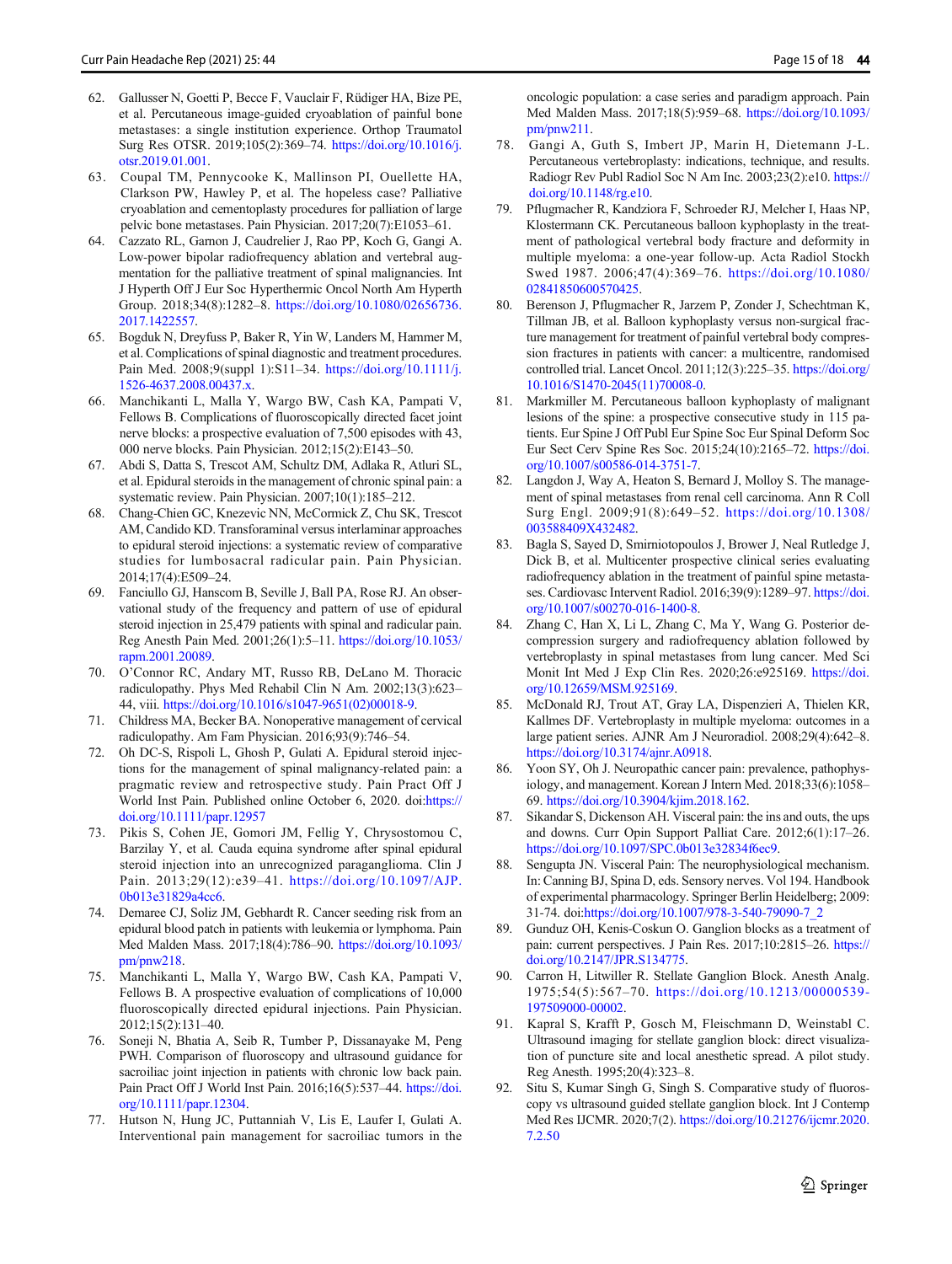- <span id="page-15-0"></span>93. Wallace MS, Milholland AV. Contralateral spread of local anesthetic with stellate ganglion block. Reg Anesth. 1993;18(1):55–9.
- 94. Kozody R, Ready LB, Barsa JE, Murphy TM. Dose requirement of local anaesthetic to produce grand mal seizure during stellate ganglion block. Can Anaesth Soc J. 1982;29(5):489–91. [https://](https://doi.org/10.1007/BF03009415) [doi.org/10.1007/BF03009415](https://doi.org/10.1007/BF03009415).
- 95. Sharbel D, Singh P, Blumenthal D, Sullivan J, Dua A, Albergotti WG, et al. Preoperative stellate ganglion block for perioperative pain in lateralized head and neck cancer: preliminary results. Otolaryngol Neck Surg. 2020;162(1):87–90. [https://doi.org/10.](https://doi.org/10.1177/0194599819889688) [1177/0194599819889688](https://doi.org/10.1177/0194599819889688).
- 96. Ghai A, Kaushik T, Kumar R, Wadhera S. Chemical ablation of stellate ganglion for head and neck cancer pain. Acta Anaesthesiol Belg. 2016;67(1):6–8.
- 97. Nabil Abbas D, Abd El Ghafar EM, Ibrahim WA, Omran AF. Fluoroscopic stellate ganglion block for postmastectomy pain: a comparison of the classic anterior approach and the oblique approach. Clin J Pain 2011;27(3):207-213. doi:[https://doi.org/10.](https://doi.org/10.1097/AJP.0b013e3181fb1ef1) [1097/AJP.0b013e3181fb1ef1](https://doi.org/10.1097/AJP.0b013e3181fb1ef1)
- 98. Abbas DN, Reyad RM. Thermal versus super voltage pulsed radiofrequency of stellate ganglion in post-mastectomy neuropathic pain syndrome: a prospective randomized trial. Pain Physician. 2018;21(4):351–62.
- 99. Goel V, Patwardhan AM, Ibrahim M, Howe CL, Schultz DM, Shankar H. Complications associated with stellate ganglion nerve block: a systematic review. Reg Anesth Pain Med. 2019;44(6): 669–78. [https://doi.org/10.1136/rapm-2018-100127.](https://doi.org/10.1136/rapm-2018-100127)
- 100. Kimura T, Nishiwaki K, Yokota S, Komatsu T, Shimada Y. Severe hypertension after stellate ganglion block. Br J Anaesth. 2005;94(6):840–2. <https://doi.org/10.1093/bja/aei134>.
- 101. Takanami I, Abiko T, Koizumi S. Life-threatening airway obstruction due to retropharyngeal and cervicomediastinal hematomas following stellate ganglion block. Thorac Cardiovasc Surg. 2009;57(5):311–2. [https://doi.org/10.1055/s-2008-1038845.](https://doi.org/10.1055/s-2008-1038845)
- 102. Uchida T, Nakao S, Morimoto M, Iwamoto T. Serious cervical hematoma after stellate ganglion block. J Anesth. 2015;29(2):321. <https://doi.org/10.1007/s00540-014-1914-7>.
- 103. Kashiwagi M, Ikeda N, Tsuji A, Kudo K. Sudden unexpected death following stellate ganglion block. Leg Med Tokyo Jpn. 1999;1(4):262–5. [https://doi.org/10.1016/s1344-6223\(99\)80048-](https://doi.org/10.1016/s1344-6223(99)80048-0)  $\Omega$ .
- 104. Rana MV, Candido KD, Raja O, Knezevic NN. Celiac plexus block in the management of chronic abdominal pain. Curr Pain Headache Rep. 2014;18(2):394. [https://doi.org/10.1007/s11916-](https://doi.org/10.1007/s11916-013-0394-z) [013-0394-z](https://doi.org/10.1007/s11916-013-0394-z).
- 105. Cornman-Homonoff J, Holzwanger DJ, Lee KS, Madoff DC, Li D. Celiac plexus block and neurolysis in the management of chronic upper abdominal pain. Semin Interv Radiol. 2017;34(4): 376–86. <https://doi.org/10.1055/s-0037-1608861>.
- 106. Kambadakone A, Thabet A, Gervais DA, Mueller PR, Arellano RS. CT-guided celiac plexus neurolysis: a review of anatomy, indications, technique, and tips for successful treatment. RadioGraphics. 2011;31(6):1599–621. [https://doi.org/10.1148/](https://doi.org/10.1148/rg.316115526) [rg.316115526](https://doi.org/10.1148/rg.316115526).
- 107. Urits I, Jones MR, Orhurhu V, Peck J, Corrigan D, Hubble A, et al. A comprehensive review of the celiac plexus block for the management of chronic abdominal pain. Curr Pain Headache Rep. 2020;24(8):42. <https://doi.org/10.1007/s11916-020-00878-4>.
- 108. Romanelli DF, Beckmann CF, Heiss FW. Celiac plexus block: efficacy and safety of the anterior approach. AJR Am J Roentgenol. 1993;160(3):497–500. [https://doi.org/10.2214/ajr.](https://doi.org/10.2214/ajr.160.3.8430543) [160.3.8430543.](https://doi.org/10.2214/ajr.160.3.8430543)
- 109. Montero Matamala A, Vidal Lopez F, Inaraja ML. The percutaneous anterior approach to the celiac plexus using CT guidance. Pain. 1988;34(3):285–8. [https://doi.org/10.1016/0304-3959\(88\)](https://doi.org/10.1016/0304-3959(88)90124-8) [90124-8.](https://doi.org/10.1016/0304-3959(88)90124-8)
- 110. Ischia S, Luzzani A, Ischia A, Faggion S. A new approach to the neurolytic block of the coeliac plexus: the transaortic technique. Pain. 1983;16(4):333–41. [https://doi.org/10.1016/0304-3959\(83\)](https://doi.org/10.1016/0304-3959(83)90148-3) [90148-3.](https://doi.org/10.1016/0304-3959(83)90148-3)
- 111. Luz LP, Al-Haddad MA, DeWitt JA. EUS-guided celiac plexus interventions in pancreatic cancer pain: an update and controversies for the endosonographer. Endosc Ultrasound. 2014;3(4):213– 20. <https://doi.org/10.4103/2303-9027.144515>.
- 112. Seicean A. Celiac plexus neurolysis in pancreatic cancer: the endoscopic ultrasound approach. World J Gastroenterol. 2014;20(1): 110–7. [https://doi.org/10.3748/wjg.v20.i1.110.](https://doi.org/10.3748/wjg.v20.i1.110)
- 113. Sakamoto H, Kitano M, Komaki T, Imai H, Kamata K, Kudo M. Endoscopic ultrasound-guided neurolysis in pancreatic cancer. Pancreatol Off J Int Assoc Pancreatol IAP Al. 2011;11(Suppl 2): 52–8. <https://doi.org/10.1159/000323513>.
- 114. Ina H, Kitoh T, Kobayashi MM, Imai S, Ofusa Y, Goto H. New technique for the neurolytic celiac plexus block. Anesthesiology. 1996;85(1):212–7. [https://doi.org/10.1097/00000542-](https://doi.org/10.1097/00000542-199607000-00028) [199607000-00028.](https://doi.org/10.1097/00000542-199607000-00028)
- 115. Eisenberg E, Carr DB, Chalmers TC. Neurolytic celiac plexus block for treatment of cancer pain: a meta-analysis. Anesth Analg. 1995;80(2):290–5. [https://doi.org/10.1097/00000539-](https://doi.org/10.1097/00000539-199502000-00015) [199502000-00015](https://doi.org/10.1097/00000539-199502000-00015).
- 116. Yondonjamts B, Odontuya D, Ganbold L. The neurolytic celiac plexus block efficacy in patients with severe, chronic upperabdominal cancer pain. Cent Asian J Med Sci. 2016;2:76–82.
- 117. Cao J, He Y, Liu H, Wang S, Zhao B, Zheng X, et al. Effectiveness of percutaneous celiac plexus ablation in the treatment of severe cancer pain in upper abdomen and evaluation of health economics. Am J Hosp Palliat Care. 2017;34(2):142-7. <https://doi.org/10.1177/1049909115625954>.
- 118. Nitschke AM, Ray CE. Percutaneous neurolytic celiac plexus block. Semin Interv Radiol. 2013;30(3):318–21. [https://doi.org/](https://doi.org/10.1055/s-0033-1353485) [10.1055/s-0033-1353485.](https://doi.org/10.1055/s-0033-1353485)
- 119. Bahn BM, Erdek MA. Celiac plexus block and neurolysis for pancreatic cancer. Curr Pain Headache Rep. 2013;17(2):310. <https://doi.org/10.1007/s11916-012-0310-y>.
- 120. Gimeno-García AZ, Elwassief A, Paquin SC, Sahai AV. Fatal complication after endoscopic ultrasound-guided celiac plexus neurolysis. Endoscopy. 2012;44(Suppl 2 UCTN):E267. [https://](https://doi.org/10.1055/s-0032-1309709) [doi.org/10.1055/s-0032-1309709](https://doi.org/10.1055/s-0032-1309709).
- 121. Ahmed HM, Friedman SE, Henriques HF, Berk BS. End-organ ischemia as an unforeseen complication of endoscopicultrasound-guided celiac plexus neurolysis. Endoscopy. 2009;41(Suppl 2):E218–9. [https://doi.org/10.1055/s-0029-](https://doi.org/10.1055/s-0029-1214941) [1214941](https://doi.org/10.1055/s-0029-1214941).
- 122. Marcy PY, Magné N, Descamps B. Coeliac plexus block: utility of the anterior approach and the real time colour ultrasound guidance in cancer patient. Eur J Surg Oncol J Eur Soc Surg Oncol Br Assoc Surg Oncol. 2001;27(8):746–9. [https://doi.org/10.1053/](https://doi.org/10.1053/ejso.2001.1202) [ejso.2001.1202.](https://doi.org/10.1053/ejso.2001.1202)
- 123. Gupta D, Jain R, Mishra S, Kumar S, Thulkar S, Bhatnagar S. Ultrasonography reinvents the originally described technique for ganglion impar neurolysis in perianal cancer pain. Anesth Analg. 2008;107(4):1390–2. [https://doi.org/10.1213/ane.](https://doi.org/10.1213/ane.0b013e31817f6d2e) [0b013e31817f6d2e.](https://doi.org/10.1213/ane.0b013e31817f6d2e)
- 124. Ahmed DG, Mohamed MF, Mohamed SA-E. Superior hypogastric plexus combined with ganglion impar neurolytic blocks for pelvic and/or perineal cancer pain relief. Pain Physician. 2015;18(1):E49–56.
- 125. Wemm K, Saberski L. Modified approach to block the ganglion impar (ganglion of Walther). Reg Anesth. 1995;20(6):544–5.
- 126. Scott-Warren JT, Hill V, Rajasekaran A. Ganglion impar blockade: a review. Curr Pain Headache Rep. 2013;17(1):306. [https://](https://doi.org/10.1007/s11916-012-0306-7) [doi.org/10.1007/s11916-012-0306-7.](https://doi.org/10.1007/s11916-012-0306-7)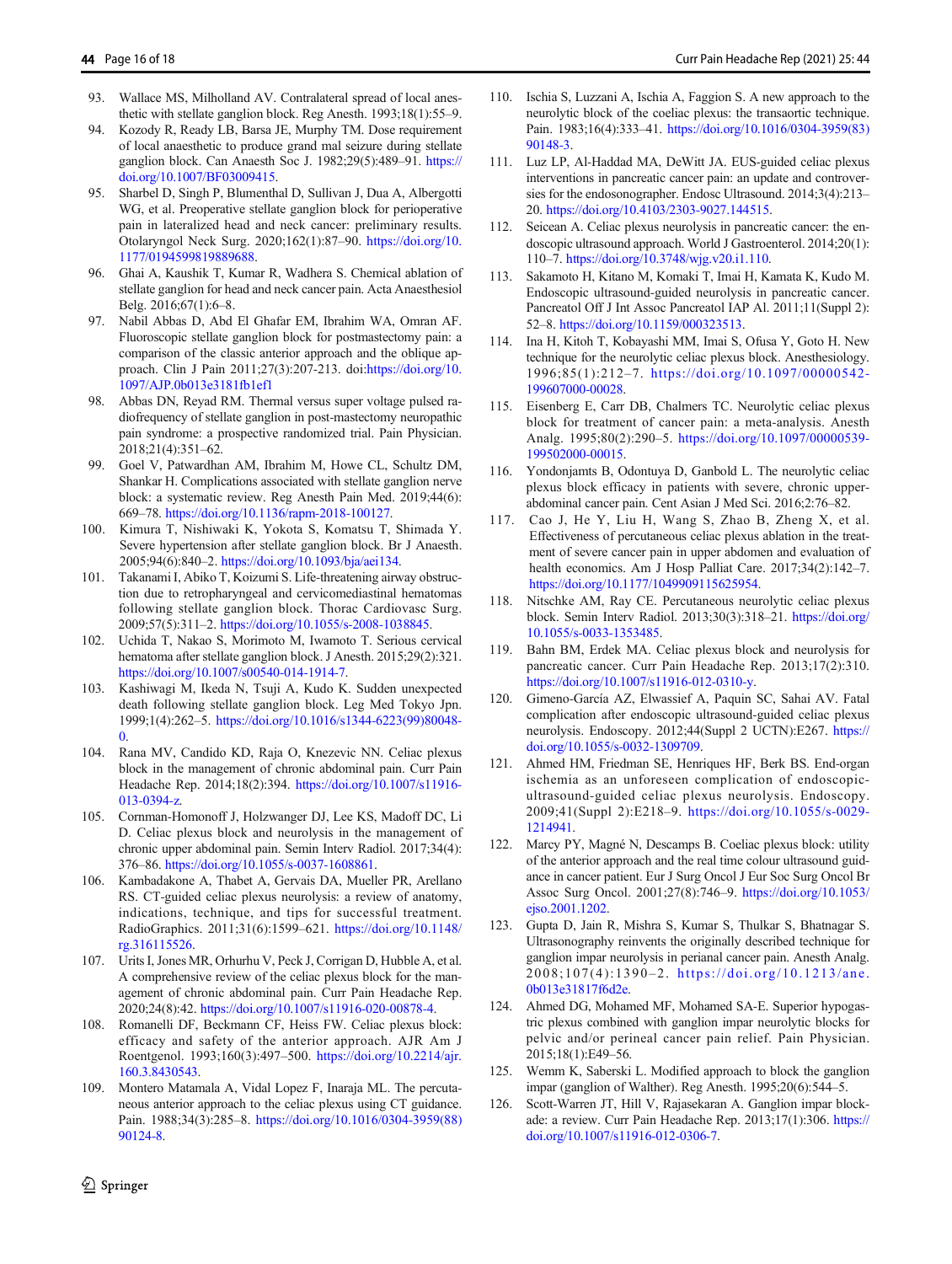- <span id="page-16-0"></span>127. Plancarte DR, Amescua C, Patt RB, Allende S. A751 presacral blockade of the ganglion of Walther (ganglion impar). Anesthesiology. 1990;73(3A):NA. [https://doi.org/10.1097/](https://doi.org/10.1097/00000542-199009001-00749) [00000542-199009001-00749](https://doi.org/10.1097/00000542-199009001-00749).
- 128. Foye PM, Buttaci CJ, Stitik TP, Yonclas PP. Successful injection for coccyx pain. Am J Phys Med Rehabil. 2006;85(9):783–4. [https://doi.org/10.1097/01.phm.0000233174.86070.63.](https://doi.org/10.1097/01.phm.0000233174.86070.63)
- 129. Hong JH, Jang HS. Block of the ganglion impar using a coccygeal joint approach. Reg Anesth Pain Med. 2006;31(6):583-4. [https://](https://doi.org/10.1016/j.rapm.2006.09.001) [doi.org/10.1016/j.rapm.2006.09.001](https://doi.org/10.1016/j.rapm.2006.09.001).
- 130. Huang JJ. Another modified approach to the ganglion of Walther block (ganglion of impar). J Clin Anesth. 2003;15(4):282–3. [https://doi.org/10.1016/s0952-8180\(03\)00066-7](https://doi.org/10.1016/s0952-8180(03)00066-7).
- 131. Foye PM, Patel SI. Paracoccygeal corkscrew approach to ganglion impar injections for tailbone pain. Pain Pract Off J World Inst Pain. 2009;9(4):317–21. [https://doi.org/10.1111/j.1533-2500.](https://doi.org/10.1111/j.1533-2500.2009.00291.x) [2009.00291.x.](https://doi.org/10.1111/j.1533-2500.2009.00291.x)
- 132. Sousa Correia J, Silva M, Castro C, Miranda L, Agrelo A. The efficacy of the ganglion impar block in perineal and pelvic cancer pain. Support Care Cancer. 2019;27(11):4327–30. [https://doi.org/](https://doi.org/10.1007/s00520-019-04738-9) [10.1007/s00520-019-04738-9](https://doi.org/10.1007/s00520-019-04738-9).
- 133. Agarwal-Kozlowski K, Lorke DE, Habermann CR, Am Esch JS, Beck H. CT-guided blocks and neuroablation of the ganglion impar (Walther) in perineal pain: anatomy, technique, safety, and efficacy. Clin J Pain. 2009;25(7):570–6. [https://doi.org/10.1097/](https://doi.org/10.1097/AJP.0b013e3181a5f5c7) [AJP.0b013e3181a5f5c7](https://doi.org/10.1097/AJP.0b013e3181a5f5c7).
- 134. Loev MA, Varklet VL, Wilsey BL, Ferrante MF. Cryoablation. Anesthesiology. 1998;88(5):1391–3. [https://doi.org/10.1097/](https://doi.org/10.1097/00000542-199805000-00031) [00000542-199805000-00031](https://doi.org/10.1097/00000542-199805000-00031).
- 135. Reig E, Abejón D, del Pozo C, Insausti J, Contreras R. Thermocoagulation of the ganglion impar or ganglion of Walther: description of a modified approach. Preliminary results in chronic, nononcological pain. Pain Pract Off J World Inst Pain. 2005;5(2):103–10. [https://doi.org/10.1111/j.1533-2500.2005.](https://doi.org/10.1111/j.1533-2500.2005.05206.x) [05206.x.](https://doi.org/10.1111/j.1533-2500.2005.05206.x)
- 136. Demircay E, Kabatas S, Cansever T, Yilmaz C, Tuncay C, Altinors N. Radiofrequency thermocoagulation of ganglion impar in the management of coccydynia: preliminary results. Turk Neurosurg. 2010;20(3):328–33. [https://doi.org/10.5137/1019-](https://doi.org/10.5137/1019-5149.JTN.2852-09.0) [5149.JTN.2852-09.0](https://doi.org/10.5137/1019-5149.JTN.2852-09.0).
- 137. Furman MB, Berkwits L. Atlas of image-guided spinal procedures.; 2018. Accessed October 15, 2020. [http://www.](http://www.sciencedirect.com/science/book/9780323401531) [sciencedirect.com/science/book/9780323401531](http://www.sciencedirect.com/science/book/9780323401531)
- 138. Spencer NJ, Zagorodnyuk V, Brookes SJ, Hibberd T. Spinal afferent nerve endings in visceral organs: recent advances. Am J Physiol Gastrointest Liver Physiol. 2016;311(6):G1056–63. [https://doi.org/10.1152/ajpgi.00319.2016.](https://doi.org/10.1152/ajpgi.00319.2016)
- 139. Spiegel MA, Hingula L, Chen GH, Legler A, Puttanniah V, Gulati A. The use of L2 and L3 lumbar sympathetic blockade for cancerrelated pain, an experience and recommendation in the oncologic population. Pain Med. 2020;21(1):176–84. [https://doi.org/10.](https://doi.org/10.1093/pm/pnz142) [1093/pm/pnz142.](https://doi.org/10.1093/pm/pnz142)
- 140. Ryu J-H, Lee CS, Kim Y-C, Lee SC, Shankar H, Moon JY. Ultrasound-assisted versus fluoroscopic-guided lumbar sympathetic ganglion block: a prospective and randomized study. Anesth Analg. 2018;126(4):1362–8. [https://doi.org/10.1213/](https://doi.org/10.1213/ANE.0000000000002640) [ANE.0000000000002640.](https://doi.org/10.1213/ANE.0000000000002640)
- 141. de Oliveira R, dos Reis MP, Prado WA. The effects of early or late neurolytic sympathetic plexus block on the management of abdominal or pelvic cancer pain. Pain. 2004;110(1-2):400–8. [https://doi.org/10.1016/j.pain.2004.04.023.](https://doi.org/10.1016/j.pain.2004.04.023)
- 142. Rathmell JP, Nelson GJ. Atlas of image-guided intervention in regional anesthesia and pain medicine: incl. fully searchable text and image bank. 2nd ed. Wolters Kluwer, Lippincott Williams & Wilkins; 2012.
- 143. Haynsworth RF, Noe CE, Fassy LR. Intralymphatic injection: another complication of lumbar sympathetic block. Anesthesiology. 1994;80(2):460–2.
- 144. Dirim A, Kumsar S. Iatrogenic ureteral injury due to lumbar sympathetic block. Scand J Urol Nephrol. 2008;42(5):492–3. [https://](https://doi.org/10.1080/00365590802045038) [doi.org/10.1080/00365590802045038](https://doi.org/10.1080/00365590802045038).
- 145. Samuelsson SM, Hoegstr-Om S. Retroperitoneal hematoma following lumbar sympathetic nerve block. Sven Lakartidningen. 1964;61:2894–903.
- 146. de Courcy JG. Interventional techniques for cancer pain management. Clin Oncol R Coll Radiol G B. 2011;23(6):407–17. [https://](https://doi.org/10.1016/j.clon.2011.04.003) [doi.org/10.1016/j.clon.2011.04.003](https://doi.org/10.1016/j.clon.2011.04.003).
- 147. Rocha A, Plancarte R, Nataren RGR, Carrera IHS, Pacheco VADLR, Hernandez-Porras BC. Effectiveness of superior hypogastric plexus neurolysis for pelvic cancer pain. Pain Physician. 2020;23(2):203–8.
- 148. Gamal G, Helaly M, Labib YM. Superior hypogastric block: transdiscal versus classic posterior approach in pelvic cancer pain. Clin J Pain. 2006;22(6):544–7. [https://doi.org/10.1097/01.ajp.](https://doi.org/10.1097/01.ajp.0000202978.06045.24) [0000202978.06045.24](https://doi.org/10.1097/01.ajp.0000202978.06045.24).
- 149. Liliang P-C, Hung C-M, Lu K, Chen H-J. Fluoroscopicallyguided superior hypogastric plexus neurolysis using a single needle: a modified technique for a posterolateral transdiscal approach. Pain Physician. 2018;21(4):E341–5.
- 150. McDonald JS. Management of chronic pelvic pain. Obstet Gynecol Clin N Am. 1993;20(4):817–38.
- 151. Plancarte R, de Leon-Casasola OA, El-Helaly M, Allende S, Lema MJ. Neurolytic superior hypogastric plexus block for chronic pelvic pain associated with cancer. Reg Anesth. 1997;22(6):562–8.
- 152. de Leon-Casasola OA, Kent E, Lema MJ. Neurolytic superior hypogastric plexus block for chronic pelvic pain associated with cancer. Pain. 1993;54(2):145–51. [https://doi.org/10.1016/0304-](https://doi.org/10.1016/0304-3959(93)90202-z) [3959\(93\)90202-z.](https://doi.org/10.1016/0304-3959(93)90202-z)
- 153. Deer TR, Pope JE, Hayek SM, Bux A, Buchser E, Eldabe S, et al. The Polyanalgesic Consensus Conference (PACC): recommendations on intrathecal drug infusion systems best practices and guidelines. Neuromodulation J Int Neuromodulation Soc. 2017;20(2): 96–132. [https://doi.org/10.1111/ner.12538.](https://doi.org/10.1111/ner.12538)
- 154. Bruel BM, Burton AW. Intrathecal therapy for cancer-related pain. Pain Med. 2016;17(12):2404–21. [https://doi.org/10.1093/pm/](https://doi.org/10.1093/pm/pnw060) [pnw060.](https://doi.org/10.1093/pm/pnw060)
- 155. Dupoiron D. Intrathecal therapy for pain in cancer patients. Curr Opin Support Palliat Care. 2019;13(2):75–80. [https://doi.org/10.](https://doi.org/10.1097/SPC.0000000000000427) [1097/SPC.0000000000000427.](https://doi.org/10.1097/SPC.0000000000000427)
- 156. Xing F, Yong RJ, Kaye AD, Urman RD. Intrathecal drug delivery and spinal cord stimulation for the treatment of cancer pain. Curr Pain Headache Rep. 2018;22(2):11. [https://doi.org/10.1007/](https://doi.org/10.1007/s11916-018-0662-z) [s11916-018-0662-z.](https://doi.org/10.1007/s11916-018-0662-z)
- 157. Deer TR, Pope JE, Hanes MC, McDowell GC. Intrathecal therapy for chronic pain: a review of morphine and ziconotide as firstline options. Pain Med. 2019;20(4):784–98. [https://doi.org/10.1093/](https://doi.org/10.1093/pm/pny132) [pm/pny132.](https://doi.org/10.1093/pm/pny132)
- 158. Mastenbroek TC, Kramp-Hendriks BJ, Kallewaard JW, Vonk JM. Multimodal intrathecal analgesia in refractory cancer pain. Scand J Pain. 2017;14(1):39–43. [https://doi.org/10.1016/j.sjpain.2016.10.](https://doi.org/10.1016/j.sjpain.2016.10.002) [002.](https://doi.org/10.1016/j.sjpain.2016.10.002)
- 159. Eisenach JC, DuPen S, Dubois M, Miguel R, Allin D. Epidural clonidine analgesia for intractable cancer pain. The Epidural Clonidine Study Group Pain. 1995;61(3):391–9. [https://doi.org/](https://doi.org/10.1016/0304-3959(94)00209-w) [10.1016/0304-3959\(94\)00209-w.](https://doi.org/10.1016/0304-3959(94)00209-w)
- 160. Yang CY, Wong CS, Chang JY, Ho ST. Intrathecal ketamine reduces morphine requirements in patients with terminal cancer pain. Can J Anaesth J Can Anesth. 1996;43(4):379–83. [https://doi.](https://doi.org/10.1007/BF03011718) [org/10.1007/BF03011718.](https://doi.org/10.1007/BF03011718)
- 161. Gulati A, Puttanniah V, Hung J, Malhotra V. Considerations for evaluating the use of intrathecal drug delivery in the oncologic